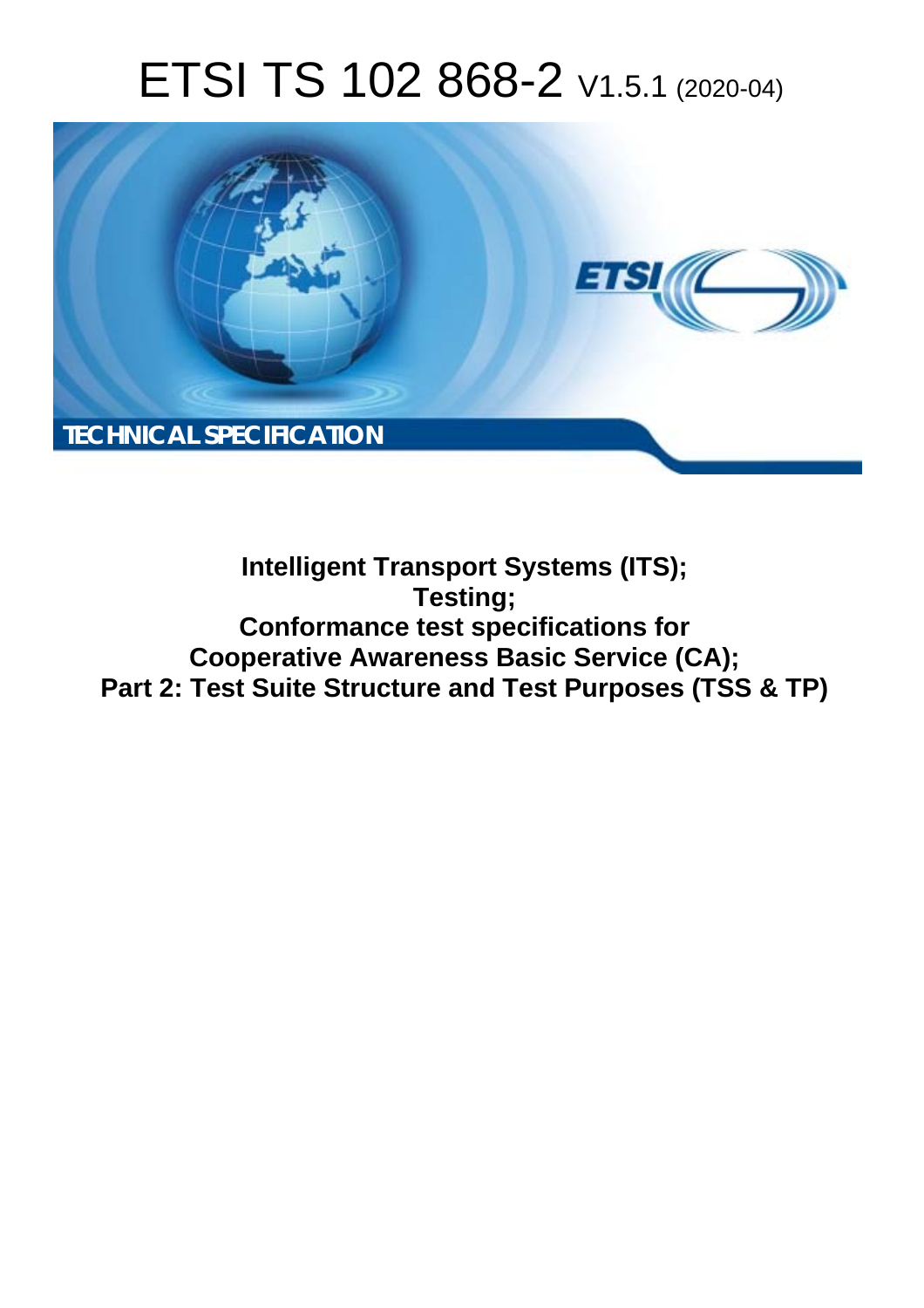Reference RTS/ITS-00189

Keywords

ITS, testing, TSS&TP

#### *ETSI*

#### 650 Route des Lucioles F-06921 Sophia Antipolis Cedex - FRANCE

Tel.: +33 4 92 94 42 00 Fax: +33 4 93 65 47 16

Siret N° 348 623 562 00017 - NAF 742 C Association à but non lucratif enregistrée à la Sous-Préfecture de Grasse (06) N° 7803/88

#### *Important notice*

The present document can be downloaded from: <http://www.etsi.org/standards-search>

The present document may be made available in electronic versions and/or in print. The content of any electronic and/or print versions of the present document shall not be modified without the prior written authorization of ETSI. In case of any existing or perceived difference in contents between such versions and/or in print, the prevailing version of an ETSI deliverable is the one made publicly available in PDF format at [www.etsi.org/deliver](http://www.etsi.org/deliver).

Users of the present document should be aware that the document may be subject to revision or change of status. Information on the current status of this and other ETSI documents is available at <https://portal.etsi.org/TB/ETSIDeliverableStatus.aspx>

If you find errors in the present document, please send your comment to one of the following services: <https://portal.etsi.org/People/CommiteeSupportStaff.aspx>

#### *Copyright Notification*

No part may be reproduced or utilized in any form or by any means, electronic or mechanical, including photocopying and microfilm except as authorized by written permission of ETSI. The content of the PDF version shall not be modified without the written authorization of ETSI. The copyright and the foregoing restriction extend to reproduction in all media.

> © ETSI 2020. All rights reserved.

**DECT™**, **PLUGTESTS™**, **UMTS™** and the ETSI logo are trademarks of ETSI registered for the benefit of its Members. **3GPP™** and **LTE™** are trademarks of ETSI registered for the benefit of its Members and of the 3GPP Organizational Partners. **oneM2M™** logo is a trademark of ETSI registered for the benefit of its Members and of the oneM2M Partners. **GSM®** and the GSM logo are trademarks registered and owned by the GSM Association.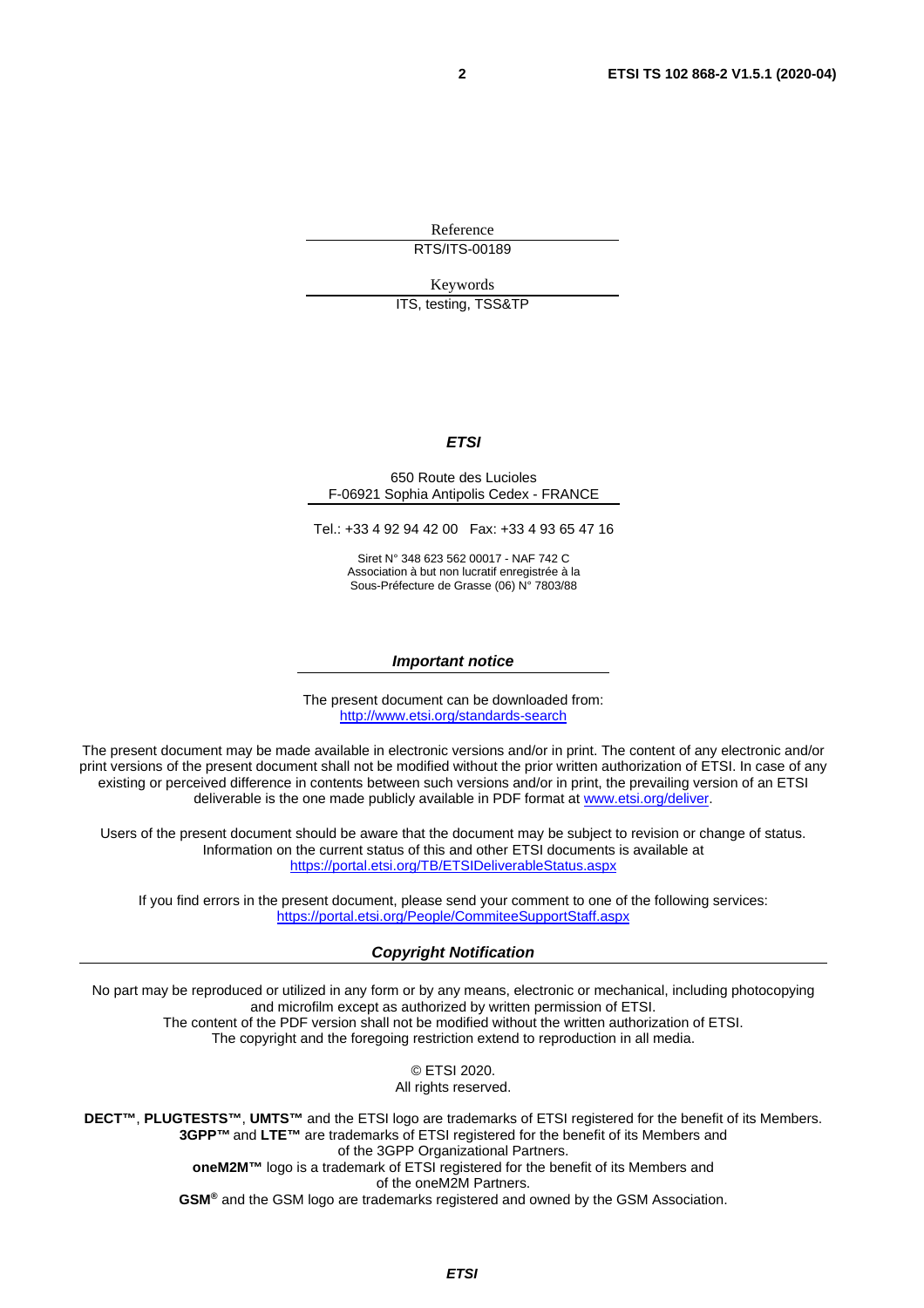# Contents

| 1                             |  |
|-------------------------------|--|
| 2                             |  |
| 2.1                           |  |
| 2.2                           |  |
| 3                             |  |
| 3.1                           |  |
| 3.2                           |  |
| 3.3                           |  |
|                               |  |
| 4                             |  |
| 4.1                           |  |
| 4.2                           |  |
| 4.2.1                         |  |
| 4.2.2                         |  |
| 4.2.3                         |  |
| 4.2.4                         |  |
| 4.2.5                         |  |
| 5                             |  |
| 5.1                           |  |
| 5.1.1                         |  |
| 5.1.2                         |  |
| 5.1.3                         |  |
| 5.1.4                         |  |
| 5.1.5                         |  |
| 5.2                           |  |
| 5.2.0                         |  |
| 5.2.1                         |  |
| 5.2.1.1                       |  |
| 5.2.1.2                       |  |
| 5.2.1.3                       |  |
| 5.2.1.4                       |  |
| 5.2.1.5                       |  |
| 5.2.2                         |  |
| <b>Annex A (informative):</b> |  |
|                               |  |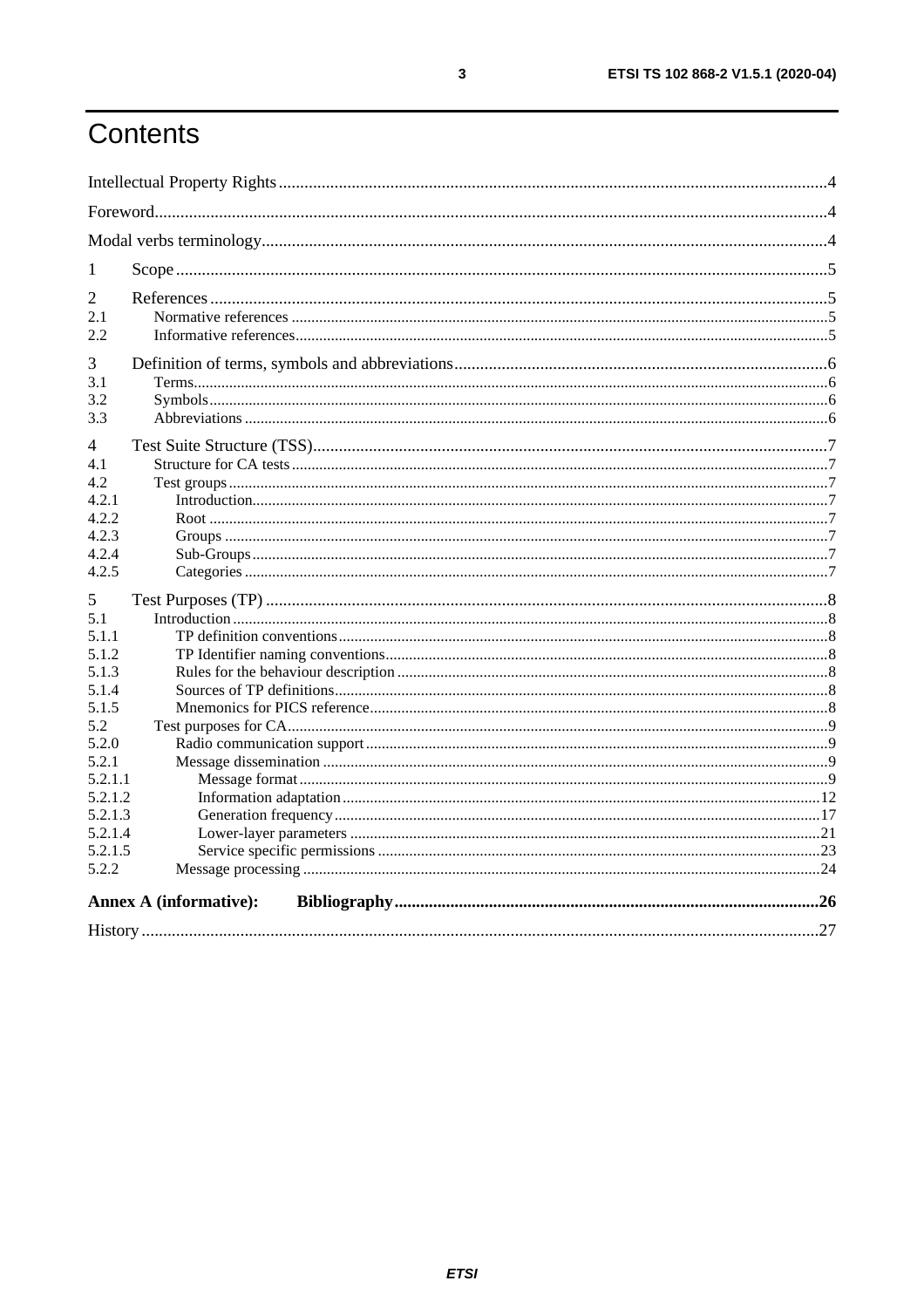### <span id="page-3-0"></span>Intellectual Property Rights

#### Essential patents

IPRs essential or potentially essential to normative deliverables may have been declared to ETSI. The information pertaining to these essential IPRs, if any, is publicly available for **ETSI members and non-members**, and can be found in ETSI SR 000 314: *"Intellectual Property Rights (IPRs); Essential, or potentially Essential, IPRs notified to ETSI in respect of ETSI standards"*, which is available from the ETSI Secretariat. Latest updates are available on the ETSI Web server (<https://ipr.etsi.org/>).

Pursuant to the ETSI IPR Policy, no investigation, including IPR searches, has been carried out by ETSI. No guarantee can be given as to the existence of other IPRs not referenced in ETSI SR 000 314 (or the updates on the ETSI Web server) which are, or may be, or may become, essential to the present document.

#### **Trademarks**

The present document may include trademarks and/or tradenames which are asserted and/or registered by their owners. ETSI claims no ownership of these except for any which are indicated as being the property of ETSI, and conveys no right to use or reproduce any trademark and/or tradename. Mention of those trademarks in the present document does not constitute an endorsement by ETSI of products, services or organizations associated with those trademarks.

### Foreword

This Technical Specification (TS) has been produced by ETSI Technical Committee Intelligent Transport Systems (ITS).

The present document is part 2 of a multi-part deliverable covering Conformance test specifications for Cooperative Awareness Basic Service (CA), as identified below:

Part 1: "Test requirements and Protocol Implementation Conformance Statement (PICS) pro forma";

Part 2: "Test Suite Structure and Test Purposes (TSS & TP)";

Part 3: "Abstract Test Suite (ATS) and Protocol Implementation eXtra Information for Testing (PIXIT)".

### Modal verbs terminology

In the present document "**shall**", "**shall not**", "**should**", "**should not**", "**may**", "**need not**", "**will**", "**will not**", "**can**" and "**cannot**" are to be interpreted as described in clause 3.2 of the [ETSI Drafting Rules](https://portal.etsi.org/Services/editHelp!/Howtostart/ETSIDraftingRules.aspx) (Verbal forms for the expression of provisions).

"**must**" and "**must not**" are **NOT** allowed in ETSI deliverables except when used in direct citation.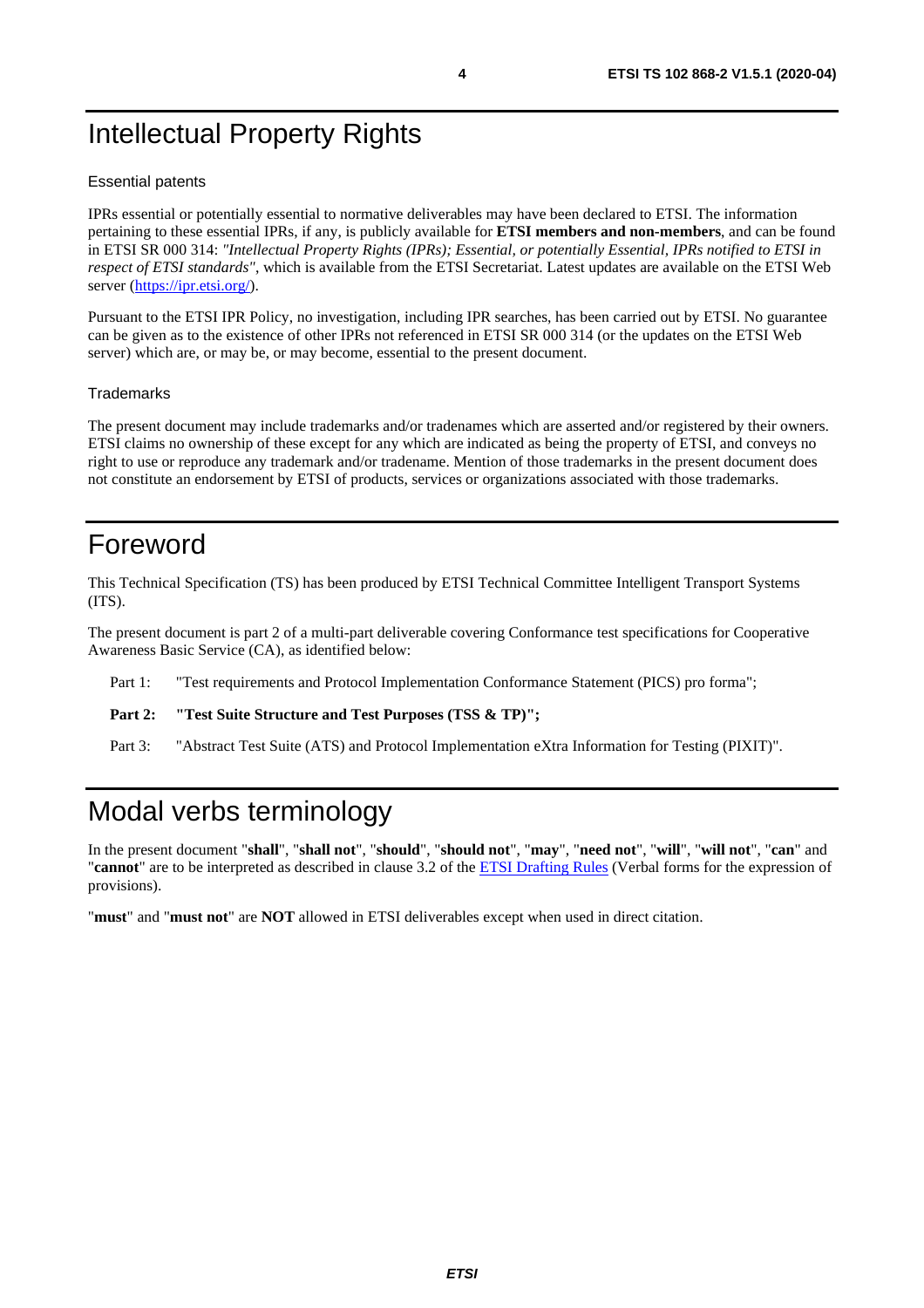### <span id="page-4-0"></span>1 Scope

The present document provides the Test Suite Structure and Test Purposes (TSS & TP) for Cooperative Awareness Basic Service (CA) as defined in ETSI EN 302 637-2 [1] in compliance with the relevant requirements and in accordance with the relevant guidance given in ISO/IEC 9646-7 [i.4].

The ISO standards for the methodology of conformance testing (ISO/IEC 9646-1 [i.2] and ISO/IEC 9646-2 [i.3]) as well as the ETSI rules for conformance testing (ETSI ETS 300 406 [\[i.5](#page-5-0)]) are used as a basis for the test methodology.

### 2 References

### 2.1 Normative references

References are either specific (identified by date of publication and/or edition number or version number) or non-specific. For specific references, only the cited version applies. For non-specific references, the latest version of the referenced document (including any amendments) applies.

Referenced documents which are not found to be publicly available in the expected location might be found at <https://docbox.etsi.org/Reference/>.

NOTE: While any hyperlinks included in this clause were valid at the time of publication, ETSI cannot guarantee their long term validity.

The following referenced documents are necessary for the application of the present document.

- [1] ETSI EN 302 637-2 (V1.4.1): "Intelligent Transport Systems (ITS); Vehicular Communications; Basic Set of Applications; Part 2: Specification of Cooperative Awareness Basic Service".
- [2] Void.
- [3] ETSI TS 102 868-1 (V1.5.1): "Intelligent Transport Systems (ITS); Testing; Conformance test specifications for Cooperative Awareness Basic Service (CA); Part 1: Test requirements and Protocol Implementation Conformance Statement (PICS) pro forma".

### 2.2 Informative references

References are either specific (identified by date of publication and/or edition number or version number) or non-specific. For specific references, only the cited version applies. For non-specific references, the latest version of the referenced document (including any amendments) applies.

NOTE: While any hyperlinks included in this clause were valid at the time of publication, ETSI cannot guarantee their long term validity.

The following referenced documents are not necessary for the application of the present document but they assist the user with regard to a particular subject area.

- [i.1] ETSI EG 202 798 (V1.1.1): "Intelligent Transport Systems (ITS); Testing; Framework for conformance and interoperability testing".
- [i.2] ISO/IEC 9646-1 (1994): "Information technology -- Open Systems Interconnection -- Conformance testing methodology and framework -- Part 1: General concepts".
- [i.3] ISO/IEC 9646-2 (1994): "Information technology -- Open Systems Interconnection -- Conformance testing methodology and framework -- Part 2: Abstract Test Suite specification".
- [i.4] ISO/IEC 9646-7 (1995): "Information technology -- Open Systems Interconnection -- Conformance testing methodology and framework -- Part 7: Implementation Conformance Statements".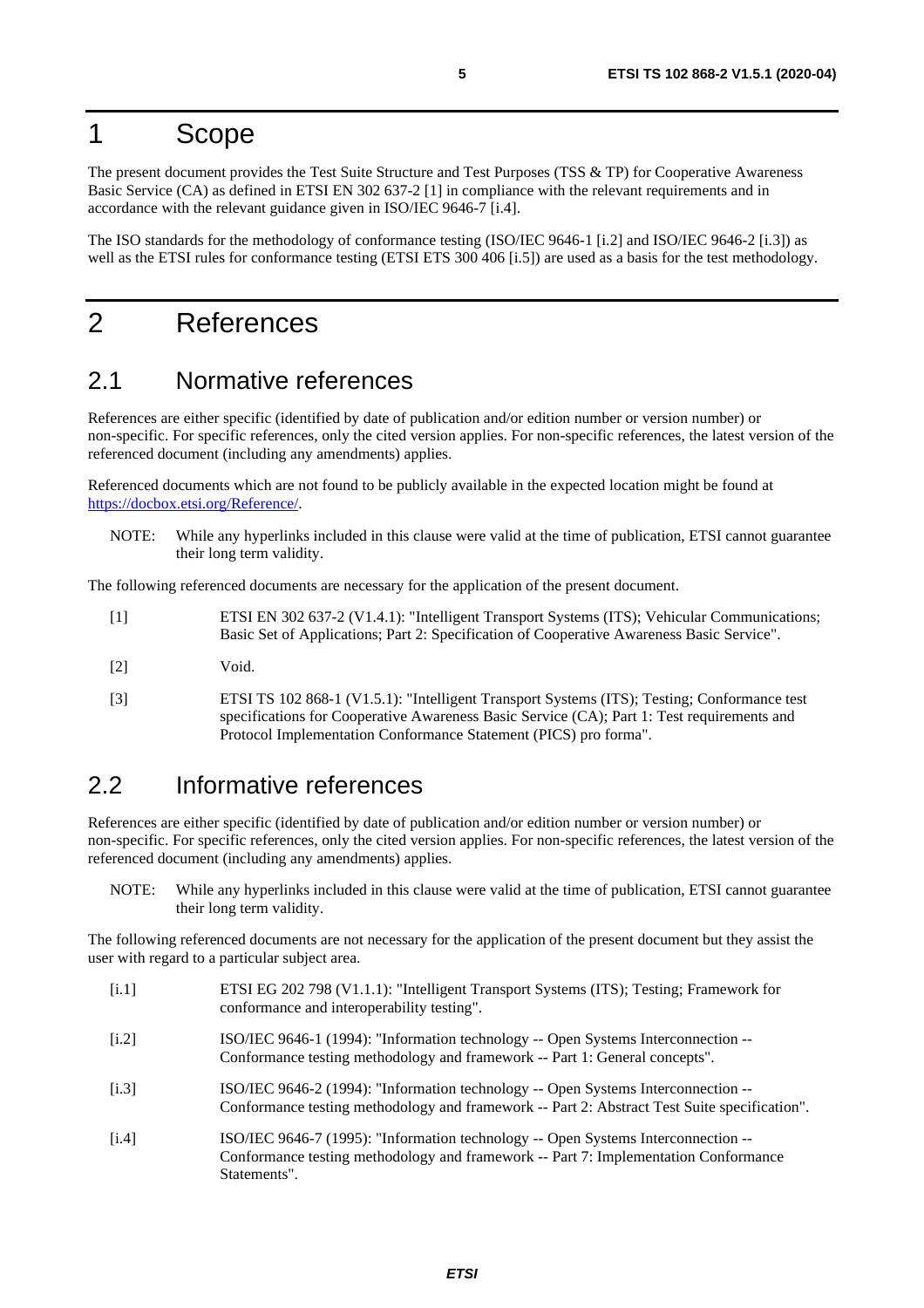<span id="page-5-0"></span>[i.5] ETSI ETS 300 406 (1995): "Methods for testing and Specification (MTS); Protocol and profile conformance testing specifications; Standardization methodology".

### 3 Definition of terms, symbols and abbreviations

### 3.1 Terms

For the purposes of the present document, the terms given in ETSI EN 302 637-2 [[1](#page-4-0)], ISO/IEC 9646-1 [\[i.2\]](#page-4-0) and ISO/IEC 9646-7 [\[i.4](#page-4-0)] apply.

### 3.2 Symbols

Void.

### 3.3 Abbreviations

For the purposes of the present document, the following abbreviations apply:

| <b>ACC</b>     | <b>Adaptive Cruise Control</b>                 |
|----------------|------------------------------------------------|
| ATS            | <b>Abstract Test Suite</b>                     |
| <b>BTP</b>     | <b>Basic Transport Protocol</b>                |
| BTP-B          | Basic Transport Protocol Type B                |
| BV             | Valid test events for Behaviour tests          |
| CA             | <b>Cooperative Awareness</b>                   |
| CAM            | <b>Cooperative Awareness Messages</b>          |
| CAN            | <b>Controller Area Network</b>                 |
| <b>FMT</b>     | Message Format                                 |
| <b>GFQ</b>     | <b>Generation Frequency</b>                    |
| <b>GN</b>      | GeoNetworking                                  |
| <b>INA</b>     | <b>Information Adaptation</b>                  |
| <b>ISO</b>     | International Organization for Standardization |
| <b>ITS</b>     | <b>Intelligent Transport Systems</b>           |
| <b>ITS-AID</b> | <b>ITS</b> Application Identifier              |
| ITS-S          | <b>ITS</b> Station                             |
| <b>IUT</b>     | <b>Implementation Under Test</b>               |
| LF             | Low Frequency                                  |
| <b>MSD</b>     | <b>Message Dissemination</b>                   |
| <b>MSP</b>     | <b>Message Processing</b>                      |
| <b>PAR</b>     | lower-layer parameters                         |
| <b>PDU</b>     | Protocol Data Unit                             |
| <b>PICS</b>    | Protocol Implementation Conformance Statement  |
| <b>RSU</b>     | Road Side Unit                                 |
| <b>SHB</b>     | Single Hop Broadcast                           |
| <b>SSP</b>     | Service Specific Permissions                   |
| TI             | Timer tests                                    |
| TP             | <b>Test Purposes</b>                           |
| TS             | <b>Technical Specification</b>                 |
| <b>TSS</b>     | <b>Test Suite Structure</b>                    |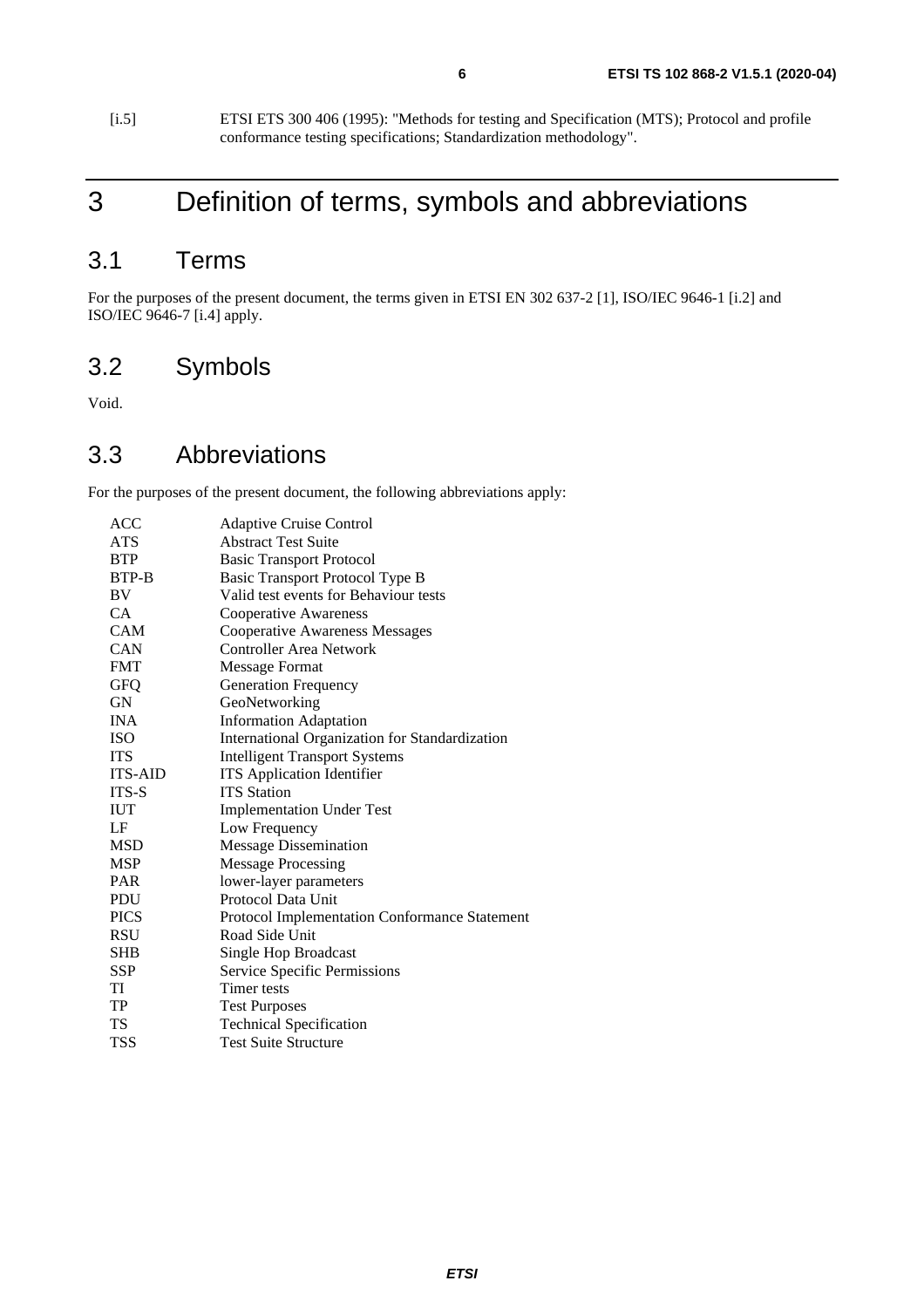### <span id="page-6-0"></span>4 Test Suite Structure (TSS)

### 4.1 Structure for CA tests

Table 1 shows the CA Test Suite Structure (TSS) including its sub-groups defined for conformance testing.

#### **Table 1: TSS for CA**

| Root       | Group                 | <b>Sub-Group</b>       | Category         |
|------------|-----------------------|------------------------|------------------|
| <b>CAM</b> | Message Dissemination |                        |                  |
|            |                       | Message format         | Valid            |
|            |                       | Information adaptation | Valid            |
|            |                       | Generation frequency   | lValid and Timer |
|            |                       | Lower-layer parameters | Valid            |
|            | Message processing    |                        | Valid            |

The test suite is structured as a tree with the root defined as CAM. The tree is of rank 3 with the first rank a Group, the second a sub-group, and the third a category. The third rank is the standard ISO conformance test categories.

### 4.2 Test groups

#### 4.2.1 Introduction

The test suite has a total of four levels. The first level is the root. The second level separates the root into various functional areas. The third level is the sub-functional areas if necessary. The fourth level is the standard ISO conformance test categories.

#### 4.2.2 Root

The root identify the Co-operative Awareness Basic Service (CA) given in ETSI EN 302 637-2 [\[1](#page-4-0)].

#### 4.2.3 Groups

This level contains two functional areas identified as:

- **Message Dissemination**
- Message Processing

#### 4.2.4 Sub-Groups

This level contains four sub-functional areas identified only for the Message Dissemination group and defined as:

- Message format
- Information adaptation
- Generation frequency
- Lower-layer parameters

#### 4.2.5 Categories

This level contains the standard ISO conformance test categories limited to the behaviour valid event and Timer.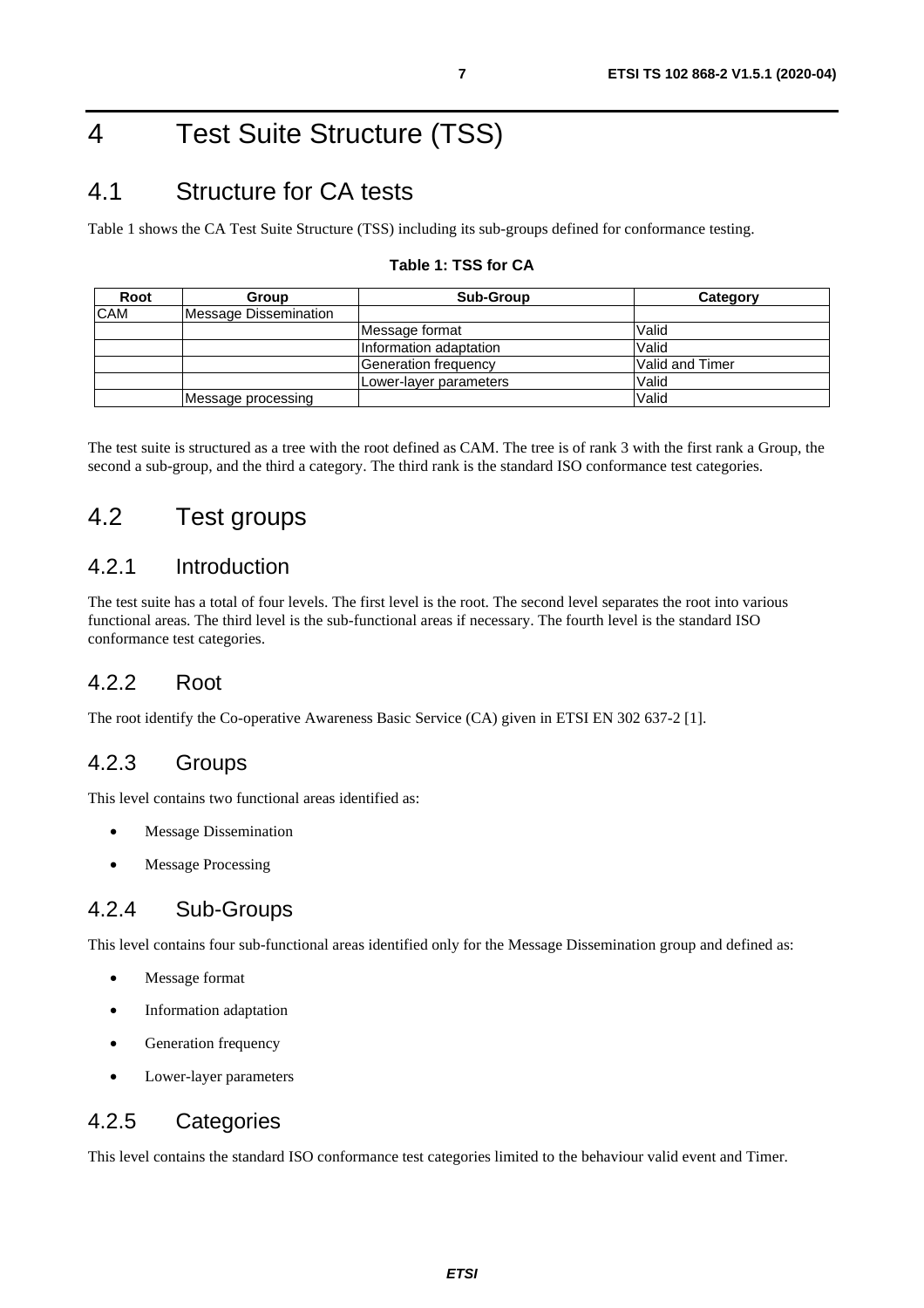### <span id="page-7-0"></span>5 Test Purposes (TP)

#### 5.1 Introduction

#### 5.1.1 TP definition conventions

The TP definition is built according to ETSI EG 202 798 [\[i.1](#page-4-0)].

#### 5.1.2 TP Identifier naming conventions

The identifier of the TP is built according to table 2.

| TP/ <root>/<gr>/<sgr>/<x>/<nn><br/>or<br/>TP/<root>/<gr>/<x>/<nn> or<br/>TP/<root>/<gr>/<x>/<nn>-<v></v></nn></x></gr></root></nn></x></gr></root></nn></x></sgr></gr></root> | Abbreviation | <b>Description</b>                  |
|-------------------------------------------------------------------------------------------------------------------------------------------------------------------------------|--------------|-------------------------------------|
| <root> = root</root>                                                                                                                                                          | <b>CAM</b>   | Cooperative Awareness Message       |
| <gr> = group</gr>                                                                                                                                                             | MSD          | <b>Message Dissemination</b>        |
|                                                                                                                                                                               | <b>MSP</b>   | <b>Message Processing</b>           |
| <sgr> =sub- group</sgr>                                                                                                                                                       | <b>FMT</b>   | Message Format                      |
|                                                                                                                                                                               | <b>INA</b>   | Information Adaptation              |
|                                                                                                                                                                               | GFQ          | <b>Generation Frequency</b>         |
|                                                                                                                                                                               | <b>PAR</b>   | Lower-layer parameters              |
|                                                                                                                                                                               | <b>SSP</b>   | <b>Service Specific Permissions</b> |
| $\langle x \rangle$ = type of testing                                                                                                                                         | BV           | Valid Behaviour tests               |
|                                                                                                                                                                               | TI           | Timer tests                         |
| $<$ nn> = sequential number                                                                                                                                                   |              | 01 to 99                            |
| $<$ v $>$ = variant                                                                                                                                                           |              | 01 to 99                            |

#### **Table 2: TP naming convention**

#### 5.1.3 Rules for the behaviour description

The description of the TP is built according to ETSI EG 202 798 [\[i.1](#page-4-0)].

The base standards are not using finite state machine concept. As a consequence, the test purposes use a generic "Initial State" that corresponds to a state where the IUT is ready for starting the test execution. Furthermore, the IUT shall be left in this "Initial State", when the test is completed.

Being in the "Initial State" refers to the starting point of the initial device configuration. There are no pending actions, no instantiated buffers or variables, which could disturb the execution of a test.

#### 5.1.4 Sources of TP definitions

All TPs have been specified according to ETSI EN 302 637-2 [\[1](#page-4-0)].

### 5.1.5 Mnemonics for PICS reference

To avoid an update of all TPs when the PICS document is changed, table [3](#page-8-0) introduces mnemonics name and the correspondence with the real PICS item number.

The 'PICS item' column refers to tables and items of ETSI TS 102 868-1 [\[3](#page-4-0)]. The 'PICS item' as defined in ETSI TS 102 868-1 [\[3](#page-4-0)] shall be used to determine the test applicability.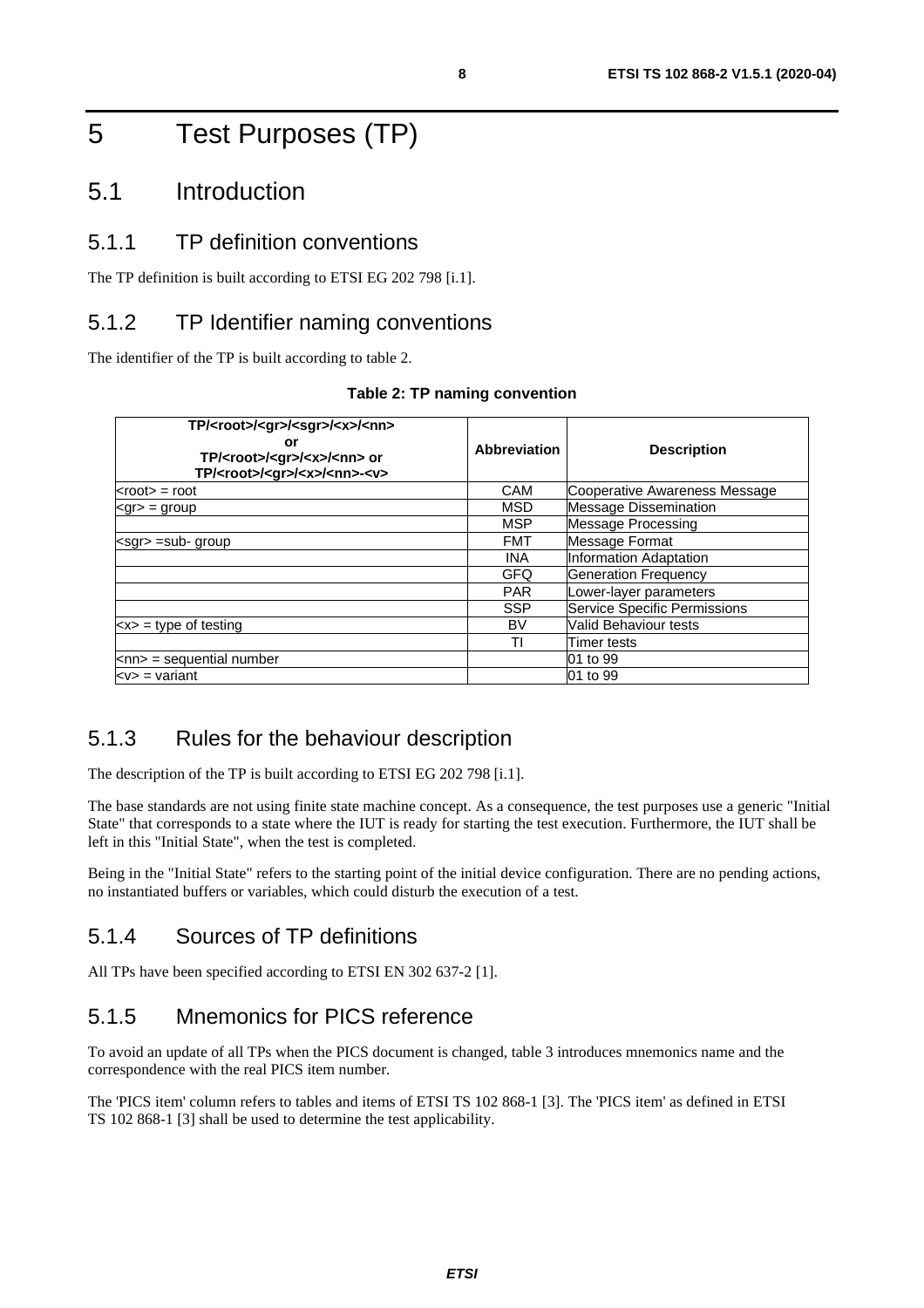<span id="page-8-0"></span>

| <b>PICS item</b> |
|------------------|
| A.2/1            |
| A.2/2            |
| A.3/1            |
| A.3/2            |
| A.3/3            |
| A.3/4            |
| A.3/5            |
| A.3/6            |
| A.3/7            |
| A.1/1            |
| A.4/2            |
| A.4/1            |
| A.5/1            |
|                  |

#### **Table 3: Mnemonics for PICS reference**

### 5.2 Test purposes for CA

### 5.2.0 Radio communication support

In all the clauses below, if neither PICS\_G5\_RADIO\_COMM nor PICS\_CV2X\_RADIO\_COMM are indicated, the test purpose shall apply for both ITS-G5 and LTE-V2X.

#### 5.2.1 Message dissemination

#### 5.2.1.1 Message format

| TP Id                                | TP/CAM/MSD/FMT/BV-01                                             |  |  |
|--------------------------------------|------------------------------------------------------------------|--|--|
| <b>Test objective</b>                | Check that protocolVersion is set to 2 and messageID is set to 2 |  |  |
| Reference                            | ETSI EN 302 637-2 [1], clause B.1                                |  |  |
| <b>PICS Selection</b>                | PICS_CAM_GENERATION AND NOT PICS_IS_IUT_SECURED                  |  |  |
|                                      | Initial conditions                                               |  |  |
| with {                               |                                                                  |  |  |
| the IUT being in the "initial state" |                                                                  |  |  |
|                                      |                                                                  |  |  |
|                                      | <b>Expected behaviour</b>                                        |  |  |
| ensure that {                        |                                                                  |  |  |
| when $\{$                            |                                                                  |  |  |
| a CAM is generated                   |                                                                  |  |  |
|                                      |                                                                  |  |  |
| then $\{$                            |                                                                  |  |  |
|                                      | the IUT sends a valid CAM                                        |  |  |
| containing ITS PDU header            |                                                                  |  |  |
| containing protocolVersion           |                                                                  |  |  |
| indicating value 2                   |                                                                  |  |  |
| and containing messageID             |                                                                  |  |  |
|                                      | indicating value 2                                               |  |  |
|                                      |                                                                  |  |  |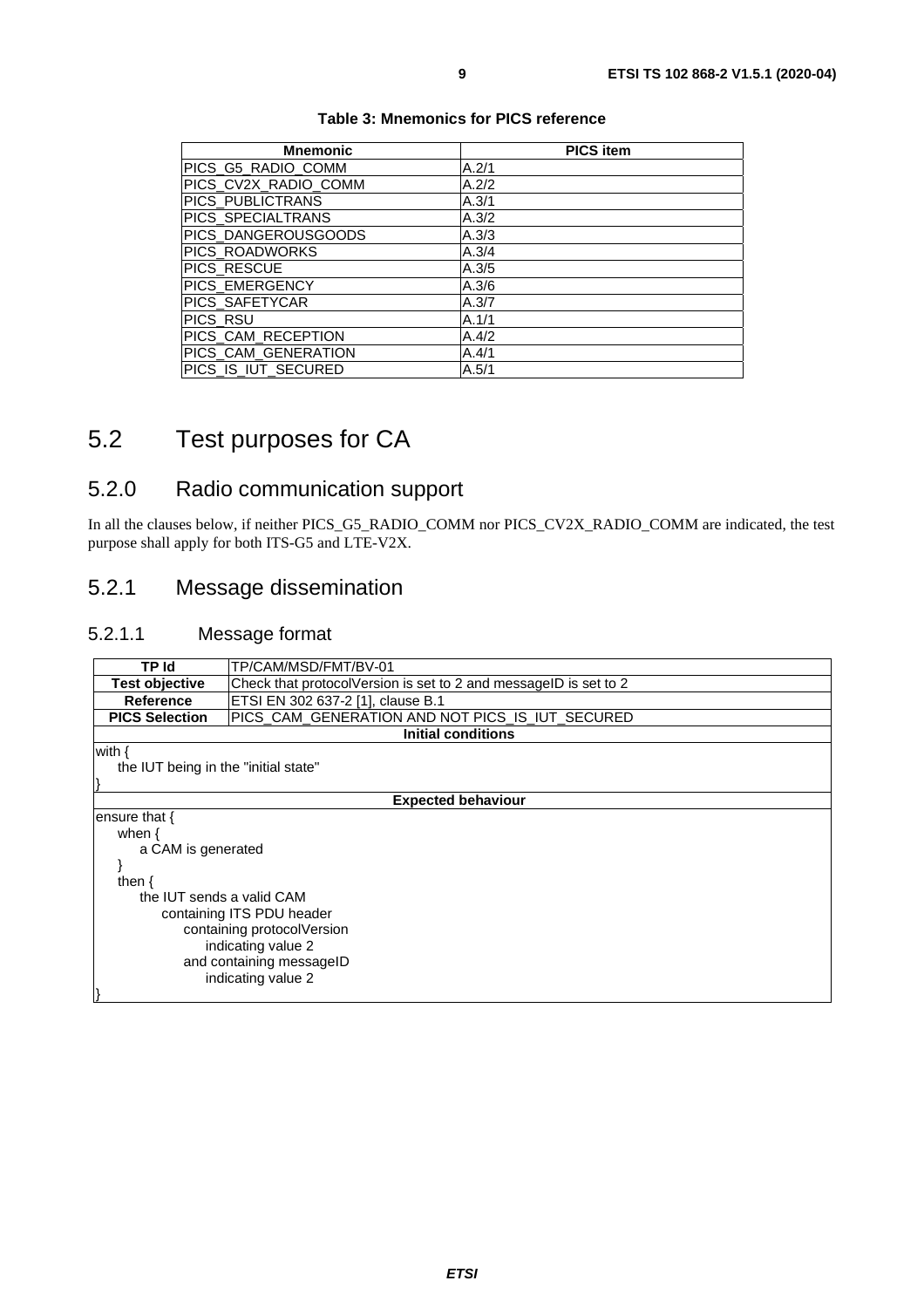| TP Id                                | TP/CAM/MSD/FMT/BV-02                                                               |  |
|--------------------------------------|------------------------------------------------------------------------------------|--|
| <b>Test objective</b>                | Check that LF container is included in first CAM since CA basic service activation |  |
| <b>Reference</b>                     | ETSI EN 302 637-2 [1], clause 6.1.3                                                |  |
| <b>PICS Selection</b>                | PICS_CAM_GENERATION AND NOT PIC_RSU                                                |  |
|                                      | <b>Initial conditions</b>                                                          |  |
| with {                               |                                                                                    |  |
| the IUT being in the "initial state" |                                                                                    |  |
|                                      | and the IUT has not sent any CAM yet                                               |  |
|                                      |                                                                                    |  |
|                                      | <b>Expected behaviour</b>                                                          |  |
| ensure that $\{$                     |                                                                                    |  |
| when $\{$                            |                                                                                    |  |
| a CAM is generated                   |                                                                                    |  |
|                                      |                                                                                    |  |
| then $\{$                            |                                                                                    |  |
| the IUT sends a valid CAM            |                                                                                    |  |
| containing cam                       |                                                                                    |  |
|                                      | containing camParameters                                                           |  |
| containing lowFrequencyContainer     |                                                                                    |  |
|                                      |                                                                                    |  |

| <b>TP Id</b>                         | TP/CAM/MSD/FMT/BV-03                                                                          |  |  |
|--------------------------------------|-----------------------------------------------------------------------------------------------|--|--|
| <b>Test objective</b>                | Check that LF container is included if time elapsed since the generation of the last CAM with |  |  |
|                                      | the low frequency container generation is equal to or greater than 500 ms                     |  |  |
| <b>Reference</b>                     | ETSI EN 302 637-2 [1], clause 6.1.3                                                           |  |  |
| <b>PICS Selection</b>                | PICS_CAM_GENERATION AND NOT PIC_RSU                                                           |  |  |
|                                      | <b>Initial conditions</b>                                                                     |  |  |
| with $\{$                            |                                                                                               |  |  |
| the IUT being in the "initial state" |                                                                                               |  |  |
| and the IUT has sent a CAM           |                                                                                               |  |  |
| containing cam                       |                                                                                               |  |  |
|                                      | containing camParameters                                                                      |  |  |
|                                      | containing lowFrequencyContainer at time TIME_1                                               |  |  |
| and the IUT has not sent CAM         |                                                                                               |  |  |
| containing cam                       |                                                                                               |  |  |
|                                      | containing camParameters                                                                      |  |  |
|                                      | containing lowFrequencyContainer after TIME_1                                                 |  |  |
|                                      |                                                                                               |  |  |
| <b>Expected behaviour</b>            |                                                                                               |  |  |
| ensure that {                        |                                                                                               |  |  |
| when $\{$                            |                                                                                               |  |  |
|                                      | a CAM is generated at time $TIME_2 \geq (TIME_1 + 500 \text{ ms})$                            |  |  |
|                                      |                                                                                               |  |  |
| then $\{$                            |                                                                                               |  |  |
| the IUT sends a valid CAM            |                                                                                               |  |  |
| containing cam                       |                                                                                               |  |  |
| containing camParameters             |                                                                                               |  |  |
|                                      | containing lowFrequencyContainer                                                              |  |  |
|                                      |                                                                                               |  |  |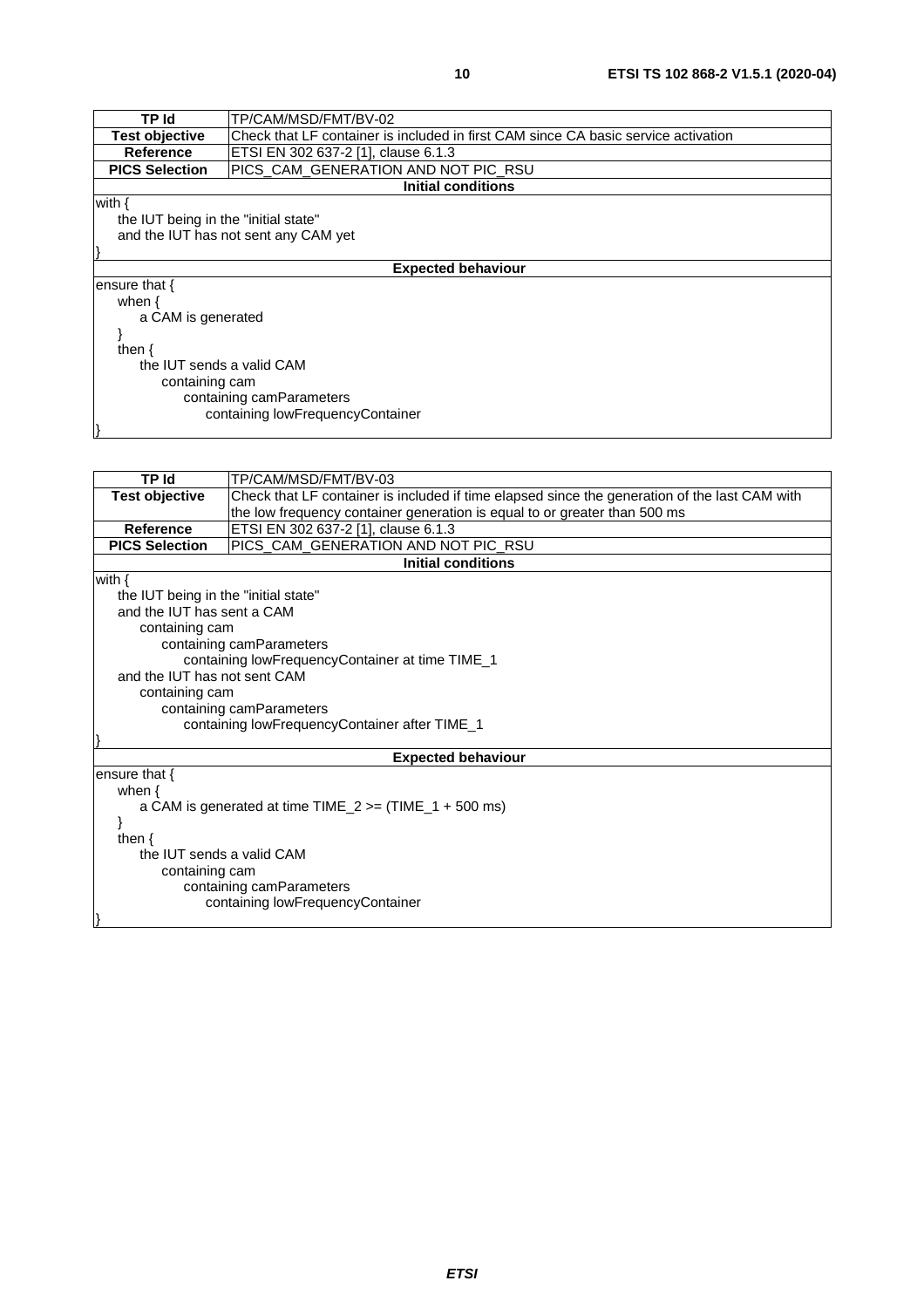| TP Id                                | TP/CAM/MSD/FMT/BV-04                                                                           |  |  |
|--------------------------------------|------------------------------------------------------------------------------------------------|--|--|
| <b>Test objective</b>                | Check that specialVehicle container is included in first CAM since CA basic service activation |  |  |
| Reference                            | ETSI EN 302 637-2 [1], clause 6.1.3                                                            |  |  |
| <b>PICS Selection</b>                | PICS_CAM_GENERATION AND NOT PIC_RSU AND (PICS_PUBLICTRANS OR                                   |  |  |
|                                      | PICS_SPECIALTRANS OR PICS_DANGEROUSGOODS OR PICS_ROADWORKS OR                                  |  |  |
|                                      | PICS_RESCUE OR PICS_EMERGENCY OR PICS_SAFETYCAR)                                               |  |  |
|                                      | <b>Initial conditions</b>                                                                      |  |  |
| with $\{$                            |                                                                                                |  |  |
| the IUT being in the "initial state" |                                                                                                |  |  |
|                                      | and the IUT is configured to advertise itself as a special vehicle                             |  |  |
|                                      | and the IUT has not sent any CAM yet                                                           |  |  |
|                                      |                                                                                                |  |  |
|                                      | <b>Expected behaviour</b>                                                                      |  |  |
| lensure that {                       |                                                                                                |  |  |
| when $\{$                            |                                                                                                |  |  |
| a CAM is generated                   |                                                                                                |  |  |
|                                      |                                                                                                |  |  |
| then $\{$                            |                                                                                                |  |  |
| the IUT sends a valid CAM            |                                                                                                |  |  |
| containing cam                       |                                                                                                |  |  |
| containing camParameters             |                                                                                                |  |  |
| containing specialVehicleContainer   |                                                                                                |  |  |
|                                      |                                                                                                |  |  |

| TP Id                                                              | TP/CAM/MSD/FMT/BV-05                                                                             |  |  |
|--------------------------------------------------------------------|--------------------------------------------------------------------------------------------------|--|--|
| <b>Test objective</b>                                              | Check that specialVehicle container is included if time elapsed since the generation of the last |  |  |
|                                                                    | CAM with the special vehicle container generation is equal to or greater than 500 ms             |  |  |
| <b>Reference</b>                                                   | ETSI EN 302 637-2 [1], clause 6.1.3                                                              |  |  |
| <b>PICS Selection</b>                                              | PICS_CAM_GENERATION AND NOT PIC_RSU AND (PICS_PUBLICTRANS OR                                     |  |  |
|                                                                    | PICS_SPECIALTRANS OR PICS_DANGEROUSGOODS OR PICS_ROADWORKS OR                                    |  |  |
|                                                                    | PICS_RESCUE OR PICS_EMERGENCY OR PICS_SAFETYCAR)                                                 |  |  |
|                                                                    | <b>Initial conditions</b>                                                                        |  |  |
| with $\{$                                                          |                                                                                                  |  |  |
| the IUT being in the "initial state"                               |                                                                                                  |  |  |
| and the IUT has sent a CAM                                         |                                                                                                  |  |  |
| containing cam                                                     |                                                                                                  |  |  |
|                                                                    | containing camParameters                                                                         |  |  |
|                                                                    | containing specialVehicleContainer at time TIME 1                                                |  |  |
| and the IUT has not sent CAM                                       |                                                                                                  |  |  |
| containing cam                                                     |                                                                                                  |  |  |
|                                                                    | containing camParameters                                                                         |  |  |
|                                                                    | containing specialVehicleContainer after TIME_1                                                  |  |  |
|                                                                    |                                                                                                  |  |  |
|                                                                    | <b>Expected behaviour</b>                                                                        |  |  |
| ensure that $\{$                                                   |                                                                                                  |  |  |
|                                                                    | when $\{$                                                                                        |  |  |
| a CAM is generated at time $TIME_2 \geq (TIME_1 + 500 \text{ ms})$ |                                                                                                  |  |  |
| then $\{$                                                          |                                                                                                  |  |  |
| the IUT sends a valid CAM                                          |                                                                                                  |  |  |
| containing cam                                                     |                                                                                                  |  |  |
| containing camParameters                                           |                                                                                                  |  |  |
| containing specialVehicleContainer                                 |                                                                                                  |  |  |
|                                                                    |                                                                                                  |  |  |
|                                                                    |                                                                                                  |  |  |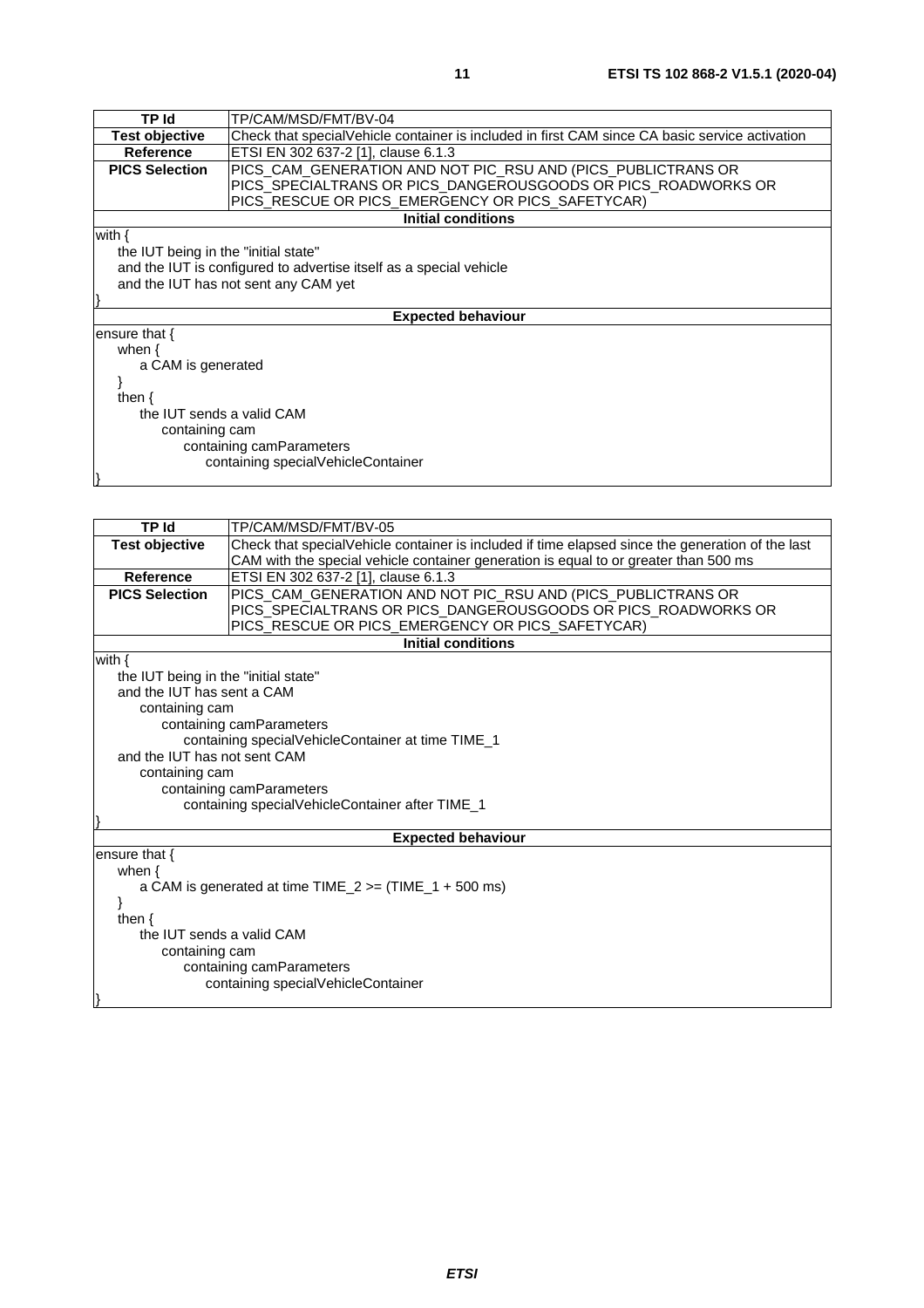| TP Id                                                                                  | TP/CAM/MSD/INA/BV-01-X              |  |
|----------------------------------------------------------------------------------------|-------------------------------------|--|
| <b>Test objective</b><br>Check that latest value of in-vehicle data is included in CAM |                                     |  |
| Reference                                                                              | ETSI EN 302 637-2 [1], clause 5.2   |  |
| <b>PICS Selection</b>                                                                  | PICS_CAM_GENERATION AND NOT PIC_RSU |  |
|                                                                                        | <b>Initial conditions</b>           |  |
| with $\{$                                                                              |                                     |  |
| the IUT being in the "initial state"                                                   |                                     |  |
|                                                                                        |                                     |  |
|                                                                                        | <b>Expected behaviour</b>           |  |
| ensure that $\{$                                                                       |                                     |  |
| when $\{$                                                                              |                                     |  |
| the IUT is alerted about INFO                                                          |                                     |  |
|                                                                                        |                                     |  |
| then $\{$                                                                              |                                     |  |
| the IUT sends a valid CAM                                                              |                                     |  |
| containing cam                                                                         |                                     |  |
| containing camParameters                                                               |                                     |  |
| containing FIELD set to VALUE                                                          |                                     |  |

### <span id="page-11-0"></span>5.2.1.2 Information adaptation

 $\vert$ 

| <b>Variants</b> |                                       |                                                                                                                   |                   |
|-----------------|---------------------------------------|-------------------------------------------------------------------------------------------------------------------|-------------------|
| #               | <b>INFO</b>                           | <b>FIELD</b>                                                                                                      | <b>VALUE</b>      |
| 01              | Curvature value                       | highFrequencyContainer<br>.basicVehicleContainerHighFrequency<br>.curvature                                       | Measured<br>value |
| 02              | Brake pedal being<br>engaged          | highFrequencyContainer<br>.basicVehicleContainerHighFrequency<br>.accelerationControl<br>.brakePedalEngaged       | 1                 |
| 03              | Brake pedal being<br>disengaged       | highFrequencyContainer<br>.basicVehicleContainerHighFrequency<br>.accelerationControl<br>.brakePedalEngaged       | $\mathbf 0$       |
| 04              | Gas pedal being<br>engaged            | highFrequencyContainer<br>.basicVehicleContainerHighFrequency<br>.accelerationControl<br>.gasPedalEngaged         | 1                 |
| 05              | Gas pedal being<br>disengaged         | highFrequencyContainer<br>.basicVehicleContainerHighFrequency<br>.accelerationControl<br>.gasPedalEngaged         | $\Omega$          |
| $\overline{06}$ | Emergency brake<br>being engaged      | highFrequencyContainer<br>.basicVehicleContainerHighFrequency<br>.accelerationControl<br>.emergencyBrakeEngaged   | 1                 |
| 07              | Emergency brake<br>being disengaged   | highFrequencyContainer<br>.basicVehicleContainerHighFrequency<br>.accelerationControl<br>emergencyBrakeEngaged    | $\mathbf 0$       |
| 08              | Collision warning<br>being engaged    | highFrequencyContainer<br>.basicVehicleContainerHighFrequency<br>.accelerationControl<br>.collisionWarningEngaged | 1                 |
| $\overline{09}$ | Collision warning<br>being disengaged | highFrequencyContainer<br>.basicVehicleContainerHighFrequency<br>.accelerationControl<br>.collisionWarningEngaged | 0                 |
| 10              | ACC being engaged                     | highFrequencyContainer<br>.basicVehicleContainerHighFrequency<br>.accelerationControl<br>.accEngaged              | 1                 |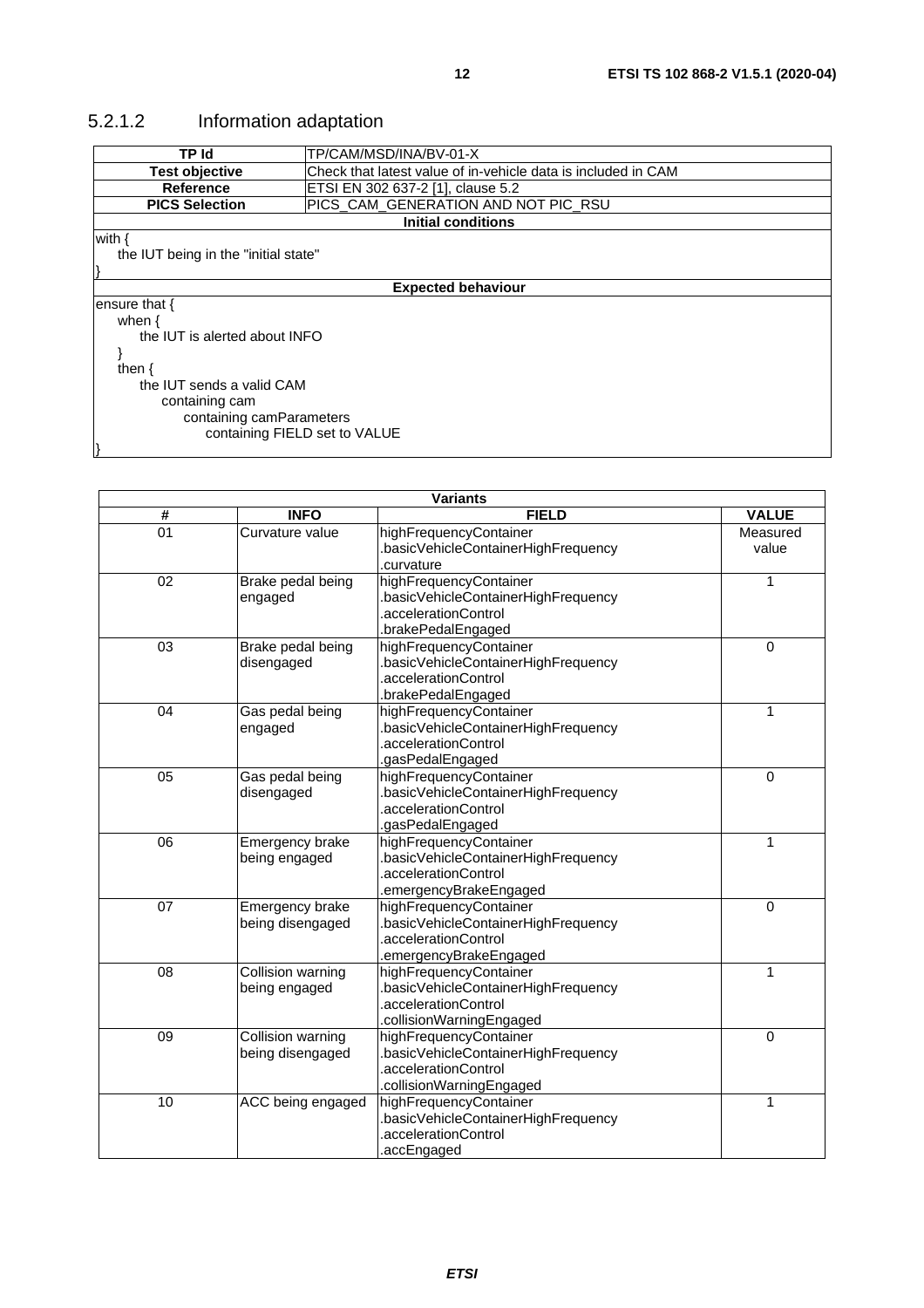| <b>Variants</b> |                                               |                                                                                                                                     |              |
|-----------------|-----------------------------------------------|-------------------------------------------------------------------------------------------------------------------------------------|--------------|
| #               | <b>INFO</b>                                   | <b>FIELD</b>                                                                                                                        | <b>VALUE</b> |
| $\overline{11}$ | <b>ACC</b> being<br>disengaged                | highFrequencyContainer<br>.basicVehicleContainerHighFrequency<br>.accActive                                                         | 0            |
| 12              | Cruise control being<br>engaged               | brakePedalEngaged<br>highFrequencyContainer<br>.basicVehicleContainerHighFrequency<br>.accelerationControl<br>.cruiseControlEngaged | 1            |
| 13              | Cruise control being<br>disengaged            | highFrequencyContainer<br>.basicVehicleContainerHighFrequency<br>.accelerationControl<br>.cruiseControlEngaged                      | 0            |
| 14              | Speed limiter being<br>engaged                | highFrequencyContainer<br>.basicVehicleContainerHighFrequency<br>.accelerationControl<br>.speedLimiterEngaged                       | 1            |
| 15              | Speed limiter control<br>being disengaged     | highFrequencyContainer<br>basicVehicleContainerHighFrequency<br>.accelerationControl<br>.speedLimiterEngaged                        | 0            |
| 16              | Low beam<br>headlights being<br>engaged       | lowFrequencyContainer<br>.basicVehicleContainerLowFrequency<br>exteriorLights<br>.lowBeamHeadlightsOn                               | $\mathbf{1}$ |
| 17              | Low beam<br>headlights being<br>disengaged    | lowFrequencyContainer<br>.basicVehicleContainerLowFrequency<br>exteriorLights.<br>.lowBeamHeadlightsOn                              | 0            |
| 18              | High beam<br>headlights being<br>engaged      | lowFrequencyContainer<br>.basicVehicleContainerLowFrequency<br>exteriorLights.<br>highBeamHeadlightsOn.                             | $\mathbf{1}$ |
| 19              | High beam<br>headlights being<br>disengaged   | lowFrequencyContainer<br>.basicVehicleContainerLowFrequency<br>exteriorLights.<br>highBeamHeadlightsOn.                             | 0            |
| 20              | Left turn signal<br>being engaged             | lowFrequencyContainer<br>.basicVehicleContainerLowFrequency<br>exteriorLights<br>.leftTurnSignalOn                                  | 1            |
| 21              | Left turn signal<br>being disengaged          | lowFrequencyContainer<br>basicVehicleContainerLowFrequency<br>exteriorLights.<br>.leftTurnSignalOn                                  | 0            |
| 22              | Right turn signal<br>being engaged            | lowFrequencyContainer<br>basicVehicleContainerLowFrequency<br>.exteriorLights<br>.rightTurnSignalOn                                 | 1            |
| 23              | Right turn signal<br>being disengaged         | lowFrequencyContainer<br>.basicVehicleContainerLowFrequency<br>.exteriorLights<br>rightTurnSignalOn                                 | 0            |
| 24              | Daytime running<br>lights being engaged       | lowFrequencyContainer<br>.basicVehicleContainerLowFrequency<br>.exteriorLights<br>.daytimeRunningLightsOn                           | 1            |
| 25              | Daytime running<br>lights being<br>disengaged | lowFrequencyContainer<br>basicVehicleContainerLowFrequency<br>.exteriorLights<br>daytimeRunningLightsOn                             | 0            |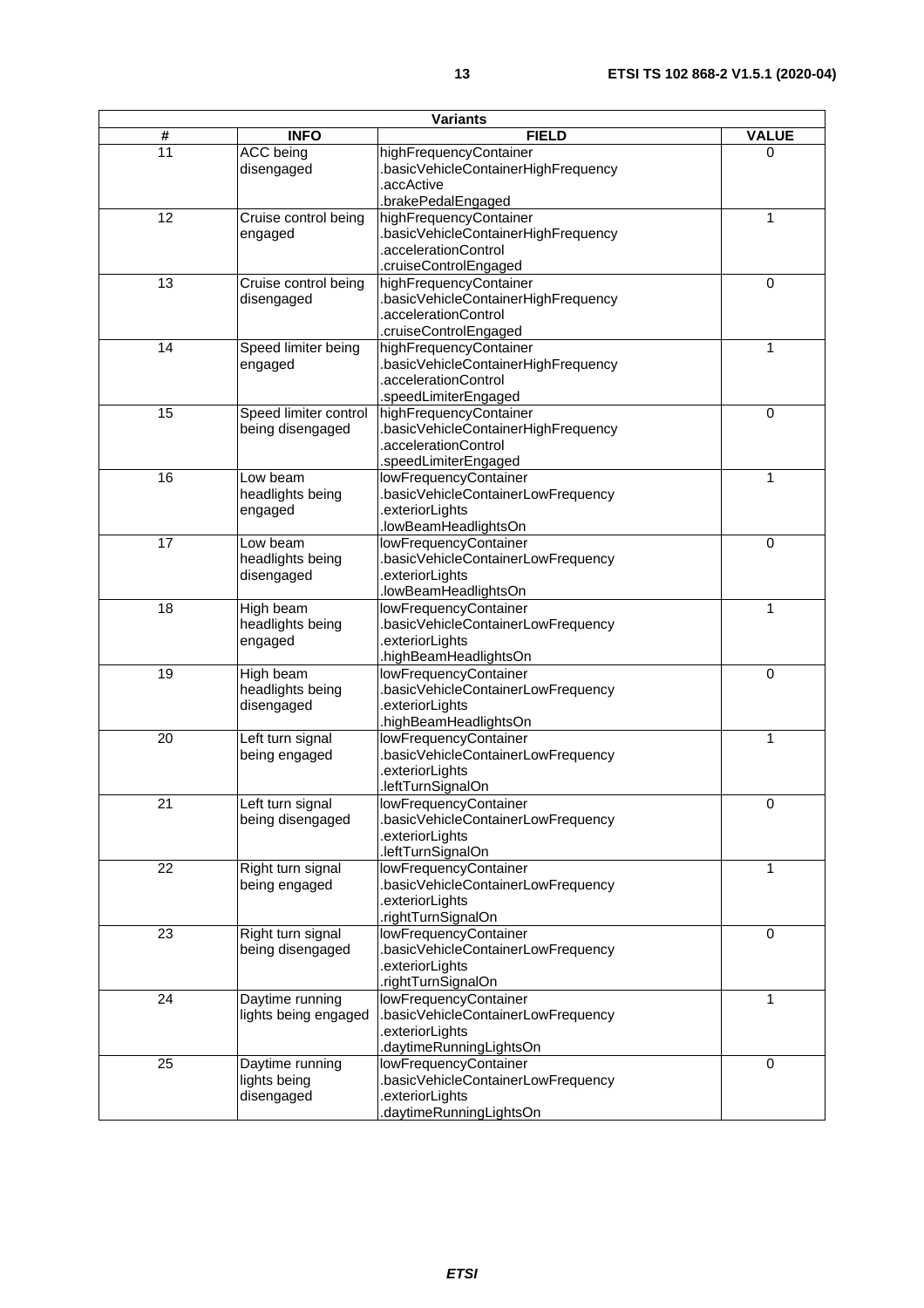|    |                                    | <b>Variants</b>                                                                                  |                   |
|----|------------------------------------|--------------------------------------------------------------------------------------------------|-------------------|
| #  | <b>INFO</b>                        | <b>FIELD</b>                                                                                     | <b>VALUE</b>      |
| 26 | Reverse light being<br>engaged     | lowFrequencyContainer<br>basicVehicleContainerLowFrequency<br>exteriorLights.<br>.reverseLightOn |                   |
| 27 | Reverse light being<br>disengaged  | lowFrequencyContainer<br>basicVehicleContainerLowFrequency<br>exteriorLights<br>.reverseLightOn  | $\mathbf 0$       |
| 28 | Fog lights being<br>engaged        | lowFrequencyContainer<br>basicVehicleContainerLowFrequency<br>exteriorLights<br>.fogLightOn      |                   |
| 29 | Fog lights being<br>disengaged     | lowFrequencyContainer<br>basicVehicleContainerLowFrequency<br>exteriorLights.<br>.fogLightOn     | $\Omega$          |
| 30 | Parking lights being<br>engaged    | lowFrequencyContainer<br>basicVehicleContainerLowFrequency<br>exteriorLights.<br>parkingLightsOn | 1                 |
| 31 | Parking lights being<br>disengaged | lowFrequencyContainer<br>basicVehicleContainerLowFrequency<br>exteriorLights<br>parkingLightsOn  | $\mathbf{0}$      |
| 32 | Heading value                      | highFrequencyContainer<br>basicVehicleContainerHighFrequency<br>heading                          | Measured<br>value |

| $\overline{\phantom{a}}$ | . .vuuniy vuiuv       | .basicVehicleContainerHighFrequency<br>heading.                                  | ,,,,,,,,,,,,<br>value |
|--------------------------|-----------------------|----------------------------------------------------------------------------------|-----------------------|
| 33                       | Speed value           | highFrequencyContainer<br>.basicVehicleContainerHighFrequency<br>.speed          | Measured<br>value     |
| 34                       | Drive direction value | highFrequencyContainer<br>.basicVehicleContainerHighFrequency<br>.driveDirection | Measured<br>value     |
| 35                       | Yaw rate value        | highFrequencyContainer<br>.basicVehicleContainerHighFrequency<br>.vawRate        | Measured<br>value     |

| TP Id                 | ITP/CAM/MSD/INA/BV-02                                                                       |
|-----------------------|---------------------------------------------------------------------------------------------|
| <b>Test objective</b> | Check that publicTransportContainer is included if vehicleRole is set to publicTransport(1) |
| Reference             | <b>ETSI EN 302 637-2 [1], clause B.11</b>                                                   |
| <b>PICS Selection</b> | PICS_CAM_GENERATION AND NOT PIC_RSU AND PICS_PUBLICTRANS                                    |
|                       | Initial conditions                                                                          |
| .                     |                                                                                             |

with {

}

}

 the IUT being in the "initial state" the IUT's vehicle role being set to publicTransport(1)

#### **Expected behaviour**

ensure that { when {

}

 a CAM is generated then { the IUT sends a valid CAM containing cam containing camParameters containing specialVehicleContainer containing publicTransportContainer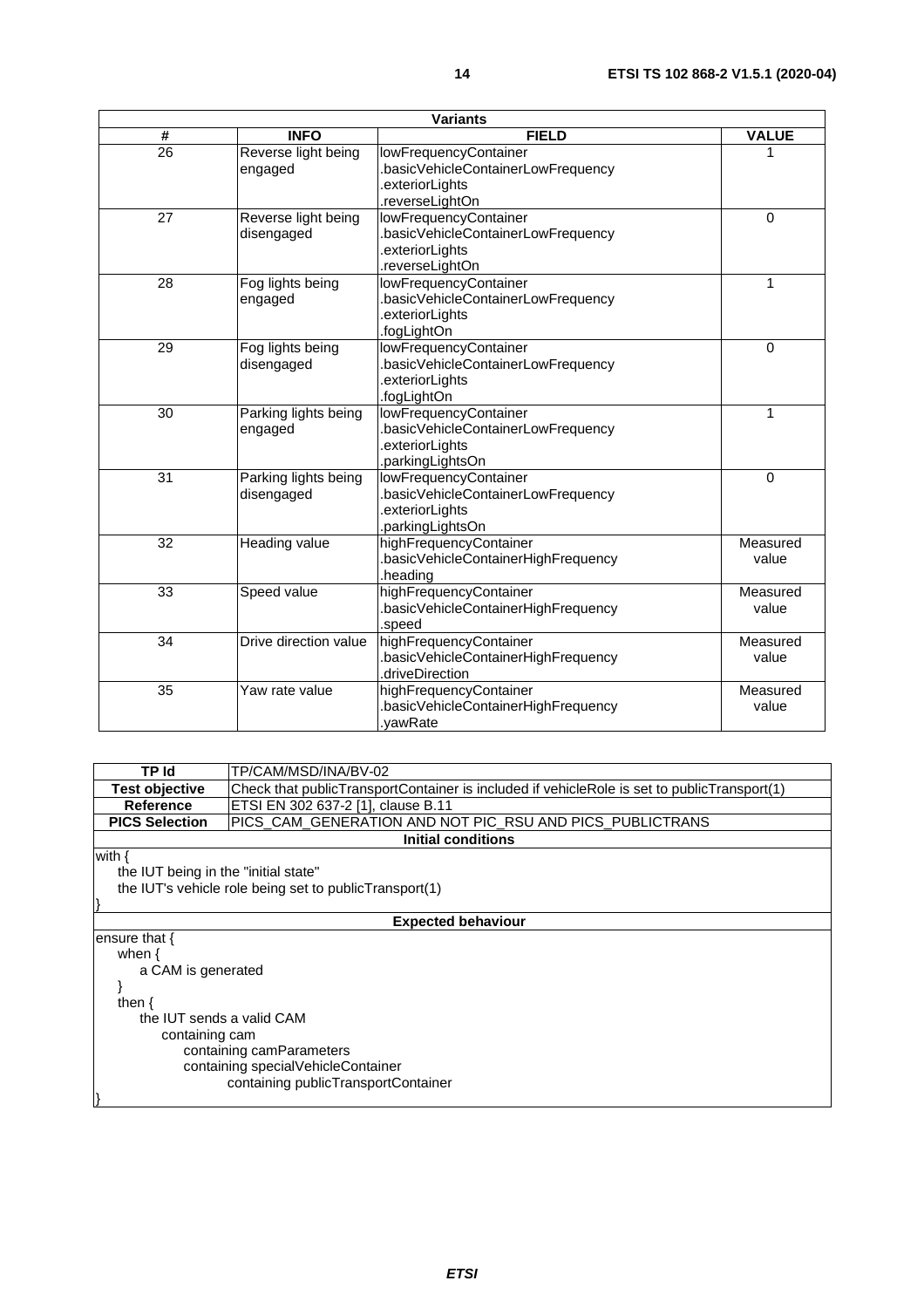| TP Id                                | TP/CAM/MSD/INA/BV-03                                                                           |
|--------------------------------------|------------------------------------------------------------------------------------------------|
| <b>Test objective</b>                | (Check that specialTransportContainer is included if vehicleRole is set to specialTransport(2) |
| Reference                            | ETSI EN 302 637-2 [1], clause B.12                                                             |
| <b>PICS Selection</b>                | PICS_CAM_GENERATION AND NOT PIC_RSU AND PICS_SPECIALTRANS                                      |
|                                      | <b>Initial conditions</b>                                                                      |
| with {                               |                                                                                                |
| the IUT being in the "initial state" |                                                                                                |
|                                      | the IUT's vehicle role being set to specialTransport(2)                                        |
|                                      |                                                                                                |
|                                      | <b>Expected behaviour</b>                                                                      |
| ensure that $\{$                     |                                                                                                |
| when $\{$                            |                                                                                                |
| a CAM is generated                   |                                                                                                |
|                                      |                                                                                                |
| then $\{$                            |                                                                                                |
| the IUT sends a valid CAM            |                                                                                                |
| containing cam                       |                                                                                                |
| containing camParameters             |                                                                                                |
| containing specialVehicleContainer   |                                                                                                |
| containing specialTransportContainer |                                                                                                |
|                                      |                                                                                                |
|                                      |                                                                                                |

| TP Id                                | TP/CAM/MSD/INA/BV-04                                                                      |  |
|--------------------------------------|-------------------------------------------------------------------------------------------|--|
| <b>Test objective</b>                | Check that dangerousGoodsContainer is included if vehicleRole is set to dangerousGoods(3) |  |
| Reference                            | ETSI EN 302 637-2 [1], clause B.13                                                        |  |
| <b>PICS Selection</b>                | PICS_CAM_GENERATION AND NOT PIC_RSU AND PICS_DANGEROUSGOODS                               |  |
|                                      | <b>Initial conditions</b>                                                                 |  |
| with $\{$                            |                                                                                           |  |
| the IUT being in the "initial state" |                                                                                           |  |
|                                      | the IUT's vehicle role being set to dangerous Goods(3)                                    |  |
|                                      |                                                                                           |  |
|                                      | <b>Expected behaviour</b>                                                                 |  |
| ensure that {                        |                                                                                           |  |
| when $\{$                            |                                                                                           |  |
| a CAM is generated                   |                                                                                           |  |
|                                      |                                                                                           |  |
| then $\{$                            |                                                                                           |  |
| the IUT sends a valid CAM            |                                                                                           |  |
| containing cam                       |                                                                                           |  |
| containing camParameters             |                                                                                           |  |
| containing specialVehicleContainer   |                                                                                           |  |
| containing dangerous Goods Container |                                                                                           |  |
|                                      |                                                                                           |  |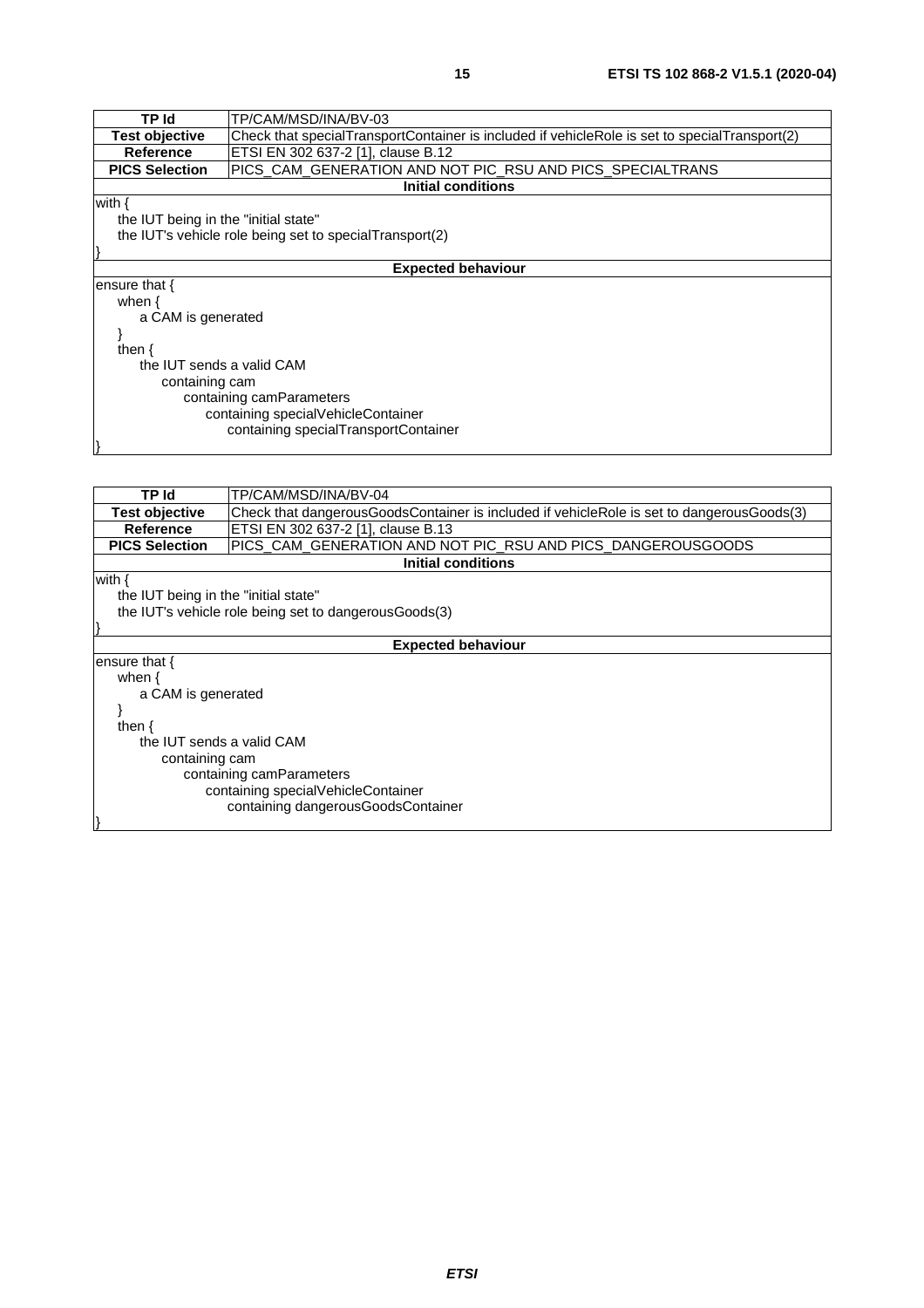| TP Id                                | TP/CAM/MSD/INA/BV-05                                                                |  |
|--------------------------------------|-------------------------------------------------------------------------------------|--|
| <b>Test objective</b>                | Check that roadWorksContainerBasic is included if vehicleRole is set to roadWork(4) |  |
| <b>Reference</b>                     | ETSI EN 302 637-2 [1], clause B.14                                                  |  |
| <b>PICS Selection</b>                | PICS_CAM_GENERATION AND NOT PIC_RSU AND PICS_ROADWORKS                              |  |
|                                      | <b>Initial conditions</b>                                                           |  |
| with $\{$                            |                                                                                     |  |
| the IUT being in the "initial state" |                                                                                     |  |
|                                      | the IUT's vehicle role being set to road Work(4)                                    |  |
|                                      |                                                                                     |  |
|                                      | <b>Expected behaviour</b>                                                           |  |
| ensure that {                        |                                                                                     |  |
| when $\{$                            |                                                                                     |  |
| a CAM is generated                   |                                                                                     |  |
|                                      |                                                                                     |  |
| then $\{$                            |                                                                                     |  |
| the IUT sends a valid CAM            |                                                                                     |  |
| containing cam                       |                                                                                     |  |
| containing camParameters             |                                                                                     |  |
| containing specialVehicleContainer   |                                                                                     |  |
| containing roadWorksContainerBasic   |                                                                                     |  |
|                                      |                                                                                     |  |

| TP Id                                | TP/CAM/MSD/INA/BV-06                                                      |  |
|--------------------------------------|---------------------------------------------------------------------------|--|
| <b>Test objective</b>                | Check that rescueContainer is included if vehicleRole is set to rescue(5) |  |
| <b>Reference</b>                     | ETSI EN 302 637-2 [1], clause B.15                                        |  |
| <b>PICS Selection</b>                | PICS_CAM_GENERATION AND NOT PIC_RSU AND PICS_RESCUE                       |  |
|                                      | <b>Initial conditions</b>                                                 |  |
| with $\{$                            |                                                                           |  |
| the IUT being in the "initial state" |                                                                           |  |
|                                      | the IUT's vehicle role being set to rescue(5)                             |  |
|                                      |                                                                           |  |
|                                      | <b>Expected behaviour</b>                                                 |  |
| ensure that {                        |                                                                           |  |
| when $\{$                            |                                                                           |  |
| a CAM is generated                   |                                                                           |  |
|                                      |                                                                           |  |
| then $\{$                            |                                                                           |  |
| the IUT sends a valid CAM            |                                                                           |  |
| containing cam                       |                                                                           |  |
| containing camParameters             |                                                                           |  |
| containing specialVehicleContainer   |                                                                           |  |
| containing rescueContainer           |                                                                           |  |
|                                      |                                                                           |  |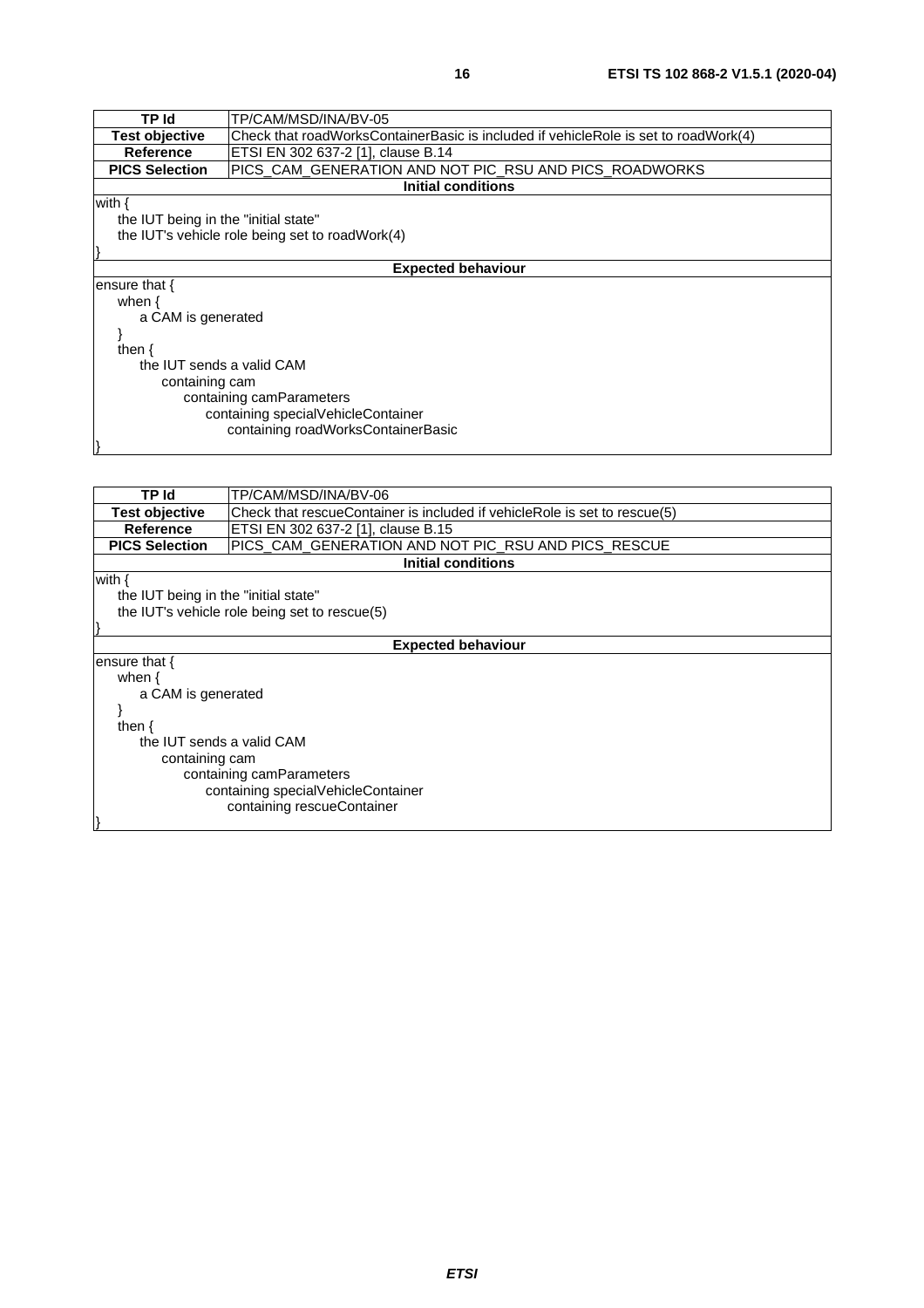<span id="page-16-0"></span>

| TP Id                                | TP/CAM/MSD/INA/BV-07                                                            |  |
|--------------------------------------|---------------------------------------------------------------------------------|--|
| <b>Test objective</b>                | Check that emergencyContainer is included if vehicleRole is set to emergency(6) |  |
| <b>Reference</b>                     | ETSI EN 302 637-2 [1], clause B.16                                              |  |
| <b>PICS Selection</b>                | PICS_CAM_GENERATION AND NOT PIC_RSU AND PICS_EMERGENCY                          |  |
|                                      | Initial conditions                                                              |  |
| with $\{$                            |                                                                                 |  |
| the IUT being in the "initial state" |                                                                                 |  |
|                                      | the IUT's vehicle role being set to emergency(6)                                |  |
|                                      |                                                                                 |  |
|                                      | <b>Expected behaviour</b>                                                       |  |
| lensure that {                       |                                                                                 |  |
| when $\{$                            |                                                                                 |  |
| a CAM is generated                   |                                                                                 |  |
|                                      |                                                                                 |  |
| then $\{$                            |                                                                                 |  |
| the IUT sends a valid CAM            |                                                                                 |  |
| containing cam                       |                                                                                 |  |
| containing camParameters             |                                                                                 |  |
|                                      | containing specialVehicleContainer                                              |  |
|                                      | containing emergencyContainer                                                   |  |
|                                      |                                                                                 |  |

| TP Id                                | TP/CAM/MSD/INA/BV-08                                                            |  |
|--------------------------------------|---------------------------------------------------------------------------------|--|
| <b>Test objective</b>                | Check that safetyCarContainer is included if vehicleRole is set to safetyCar(7) |  |
| <b>Reference</b>                     | ETSI EN 302 637-2 [1], clause B.17                                              |  |
| <b>PICS Selection</b>                | PICS_CAM_GENERATION AND NOT PIC_RSU AND PICS_SAFETYCAR                          |  |
|                                      | Initial conditions                                                              |  |
| with $\{$                            |                                                                                 |  |
| the IUT being in the "initial state" |                                                                                 |  |
|                                      | the IUT's vehicle role being set to safetyCar(7)                                |  |
|                                      |                                                                                 |  |
|                                      | <b>Expected behaviour</b>                                                       |  |
| ensure that $\{$                     |                                                                                 |  |
| when $\{$                            |                                                                                 |  |
| a CAM is generated                   |                                                                                 |  |
|                                      |                                                                                 |  |
| then $\{$                            |                                                                                 |  |
| the IUT sends a valid CAM            |                                                                                 |  |
| containing cam                       |                                                                                 |  |
| containing camParameters             |                                                                                 |  |
| containing specialVehicleContainer   |                                                                                 |  |
| containing safetyCarContainer        |                                                                                 |  |
|                                      |                                                                                 |  |

### 5.2.1.3 Generation frequency

| TP Id                                                              | TP/CAM/MSD/GFQ/TI-01                                               |
|--------------------------------------------------------------------|--------------------------------------------------------------------|
| <b>Test objective</b>                                              | Check that CAMs are not generated more frequently than T_GenCamMin |
| Reference                                                          | ETSI EN 302 637-2 [1], clause 6.1.3                                |
| <b>PICS Selection</b>                                              | PICS CAM GENERATION AND NOT PIC RSU AND NOT PICS CV2X RADIO COMM   |
|                                                                    | <b>Initial conditions</b>                                          |
| with .                                                             |                                                                    |
| the IUT being in the "initial state"                               |                                                                    |
|                                                                    |                                                                    |
|                                                                    | <b>Expected behaviour</b>                                          |
| ensure that $\{$                                                   |                                                                    |
| when $\{$                                                          |                                                                    |
| <b>IUT</b> sends a CAM                                             |                                                                    |
|                                                                    |                                                                    |
| then $\{$                                                          |                                                                    |
| the IUT does not send any CAM before or upon expiry of T_GenCamMin |                                                                    |
|                                                                    |                                                                    |
|                                                                    |                                                                    |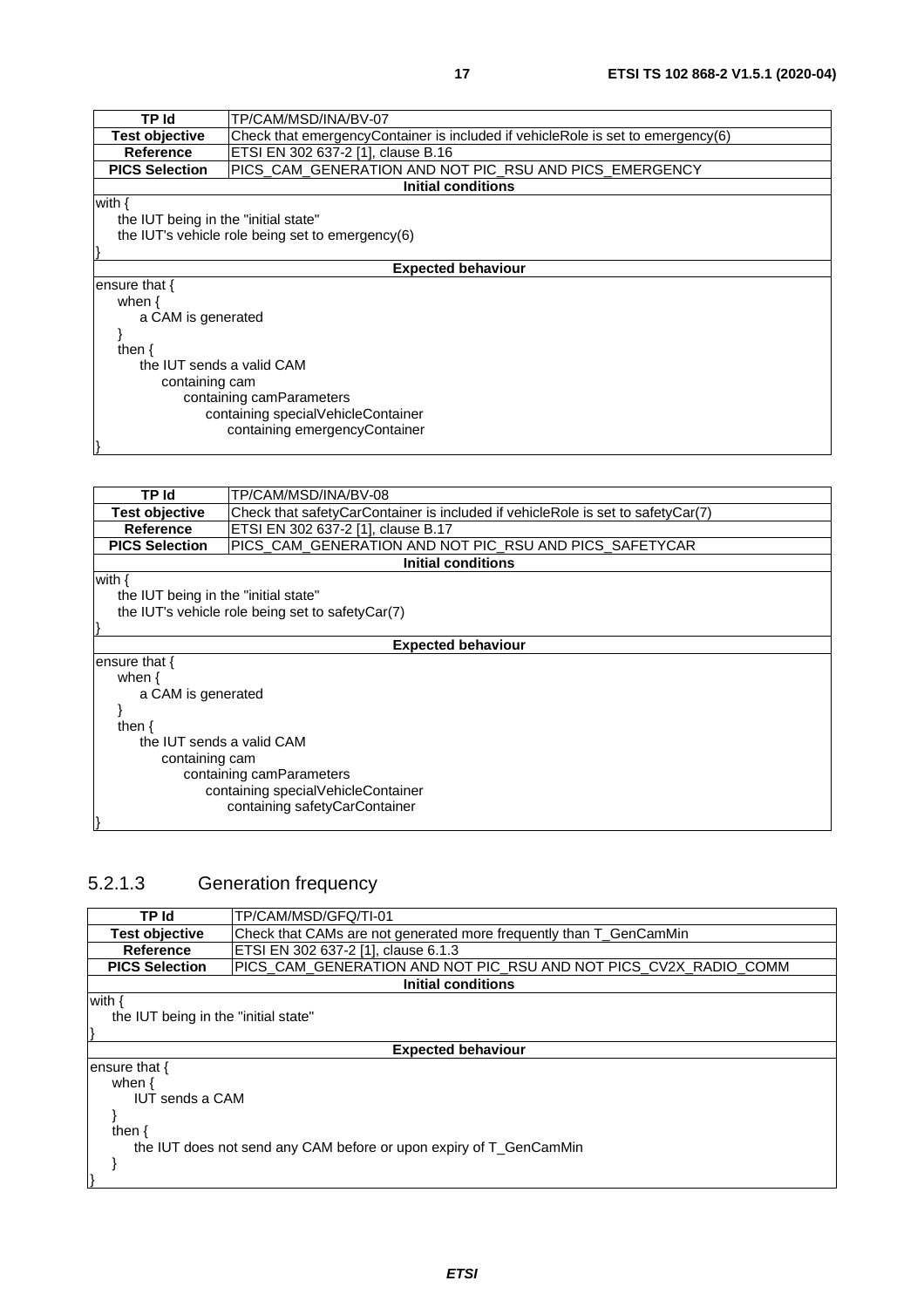}

| TP Id                                                 | TP/CAM/MSD/GFQ/TI-03                                                                    |  |
|-------------------------------------------------------|-----------------------------------------------------------------------------------------|--|
| <b>Test objective</b>                                 | Check that T_GenCam is set to T_GenCamMax after generating N_GenCam due to condition 2  |  |
| Reference                                             | ETSI EN 302 637-2 [1], clause 6.1.3                                                     |  |
| <b>PICS Selection</b>                                 | PICS_CAM_GENERATION AND NOT PIC_RSU AND NOT PICS_CV2X_RADIO_COMM                        |  |
|                                                       | Initial conditions                                                                      |  |
| with {                                                |                                                                                         |  |
| the IUT being in the "initial state"                  |                                                                                         |  |
|                                                       | the IUT having sent a CAM at time TIME_1                                                |  |
|                                                       | the IUT having sent an anticipated CAM due to condition 1 at time (TIME_1 + INTERVAL_1) |  |
|                                                       | the IUT having sent (N_GenCam - 1) subsequent CAMs every INTERVAL_1                     |  |
|                                                       |                                                                                         |  |
|                                                       | <b>Expected behaviour</b>                                                               |  |
| ensure that {                                         |                                                                                         |  |
| when $\{$                                             |                                                                                         |  |
| the IUT sends CAM                                     |                                                                                         |  |
|                                                       |                                                                                         |  |
| then $\{$                                             |                                                                                         |  |
| the IUT sends another CAM after expiry of T_GenCamMax |                                                                                         |  |
|                                                       |                                                                                         |  |
|                                                       |                                                                                         |  |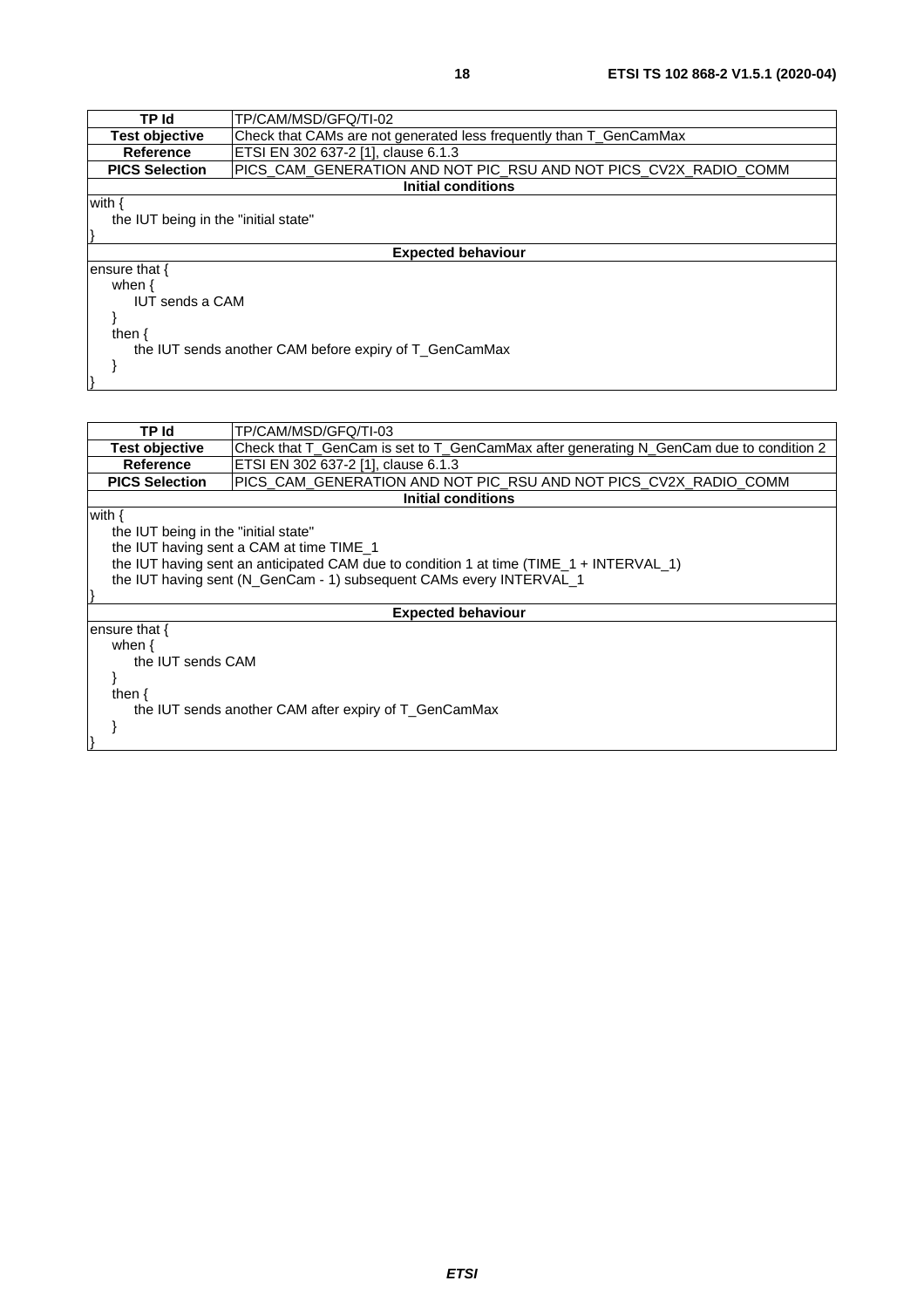| <b>TP Id</b>                                                                                              | TP/CAM/MSD/GFQ/BV-04                                             |  |  |
|-----------------------------------------------------------------------------------------------------------|------------------------------------------------------------------|--|--|
| <b>Test objective</b><br>Check that CAM is generated immediately when the time elapsed since the last CAM |                                                                  |  |  |
| generation is equal to or greater than T_GenCam_Dcc and the absolute difference between                   |                                                                  |  |  |
| current heading of the originating ITS-S (towards North) and heading included in previous CAM             |                                                                  |  |  |
| exceeds 4°                                                                                                |                                                                  |  |  |
| <b>Reference</b>                                                                                          | ETSI EN 302 637-2 [1], clause 6.1.3                              |  |  |
| <b>PICS Selection</b>                                                                                     | PICS_CAM_GENERATION AND NOT PIC_RSU AND NOT PICS_CV2X_RADIO_COMM |  |  |
|                                                                                                           | <b>Initial conditions</b>                                        |  |  |
| with $\{$                                                                                                 |                                                                  |  |  |
| the IUT being in the "initial state"                                                                      |                                                                  |  |  |
|                                                                                                           | the IUT having sent a CAM at time TIME_1                         |  |  |
| containing cam                                                                                            |                                                                  |  |  |
|                                                                                                           | containing camParameters                                         |  |  |
|                                                                                                           | containing highFrequencyContainer                                |  |  |
| containing basicVehicleContainerHighFrequency                                                             |                                                                  |  |  |
| containing heading set to HEADING_1                                                                       |                                                                  |  |  |
| the IUT not having sent any other CAM                                                                     |                                                                  |  |  |
|                                                                                                           | the IUT is alerted about new heading value HEADING_2             |  |  |
| and abs(HEADING_2 - HEADING_1) > $4^{\circ}$                                                              |                                                                  |  |  |
|                                                                                                           |                                                                  |  |  |
|                                                                                                           | <b>Expected behaviour</b>                                        |  |  |
| ensure that $\{$                                                                                          |                                                                  |  |  |
| when $\{$                                                                                                 |                                                                  |  |  |
| T_GenCam_Dcc expires                                                                                      |                                                                  |  |  |
|                                                                                                           |                                                                  |  |  |
| then $\{$                                                                                                 |                                                                  |  |  |
| the IUT sends a CAM immediately                                                                           |                                                                  |  |  |
|                                                                                                           |                                                                  |  |  |
|                                                                                                           |                                                                  |  |  |

|                                                                                                           | TP/CAM/MSD/GFQ/BV-05<br>TP Id                                    |  |  |  |
|-----------------------------------------------------------------------------------------------------------|------------------------------------------------------------------|--|--|--|
| <b>Test objective</b><br>Check that CAM is generated immediately when the time elapsed since the last CAM |                                                                  |  |  |  |
| generation is equal to or greater than T_GenCam_Dcc and the current position and position                 |                                                                  |  |  |  |
|                                                                                                           | included in previous CAM exceeds 4 m                             |  |  |  |
| <b>Reference</b>                                                                                          | ETSI EN 302 637-2 [1], clause 6.1.3                              |  |  |  |
| <b>PICS Selection</b>                                                                                     | PICS_CAM_GENERATION AND NOT PIC_RSU AND NOT PICS_CV2X_RADIO_COMM |  |  |  |
|                                                                                                           | <b>Initial conditions</b>                                        |  |  |  |
| with $\{$                                                                                                 |                                                                  |  |  |  |
| the IUT being in the "initial state"                                                                      |                                                                  |  |  |  |
|                                                                                                           | the IUT having sent a CAM at time TIME_1                         |  |  |  |
| containing cam                                                                                            |                                                                  |  |  |  |
|                                                                                                           | containing camParameters                                         |  |  |  |
|                                                                                                           | containing basicContainer                                        |  |  |  |
|                                                                                                           | containing reference Positionset to POSITION_1                   |  |  |  |
|                                                                                                           | the IUT not having sent any other CAM                            |  |  |  |
|                                                                                                           | the IUT is alerted about new position value POSITION_2           |  |  |  |
|                                                                                                           | and distance(POSITION_2, POSITION_1) > 4 m                       |  |  |  |
|                                                                                                           |                                                                  |  |  |  |
|                                                                                                           | <b>Expected behaviour</b>                                        |  |  |  |
| ensure that $\{$                                                                                          |                                                                  |  |  |  |
| when $\{$                                                                                                 |                                                                  |  |  |  |
| T_GenCam_Dcc expires                                                                                      |                                                                  |  |  |  |
|                                                                                                           |                                                                  |  |  |  |
| then $\{$                                                                                                 |                                                                  |  |  |  |
| the IUT sends a CAM immediately                                                                           |                                                                  |  |  |  |
|                                                                                                           |                                                                  |  |  |  |
|                                                                                                           |                                                                  |  |  |  |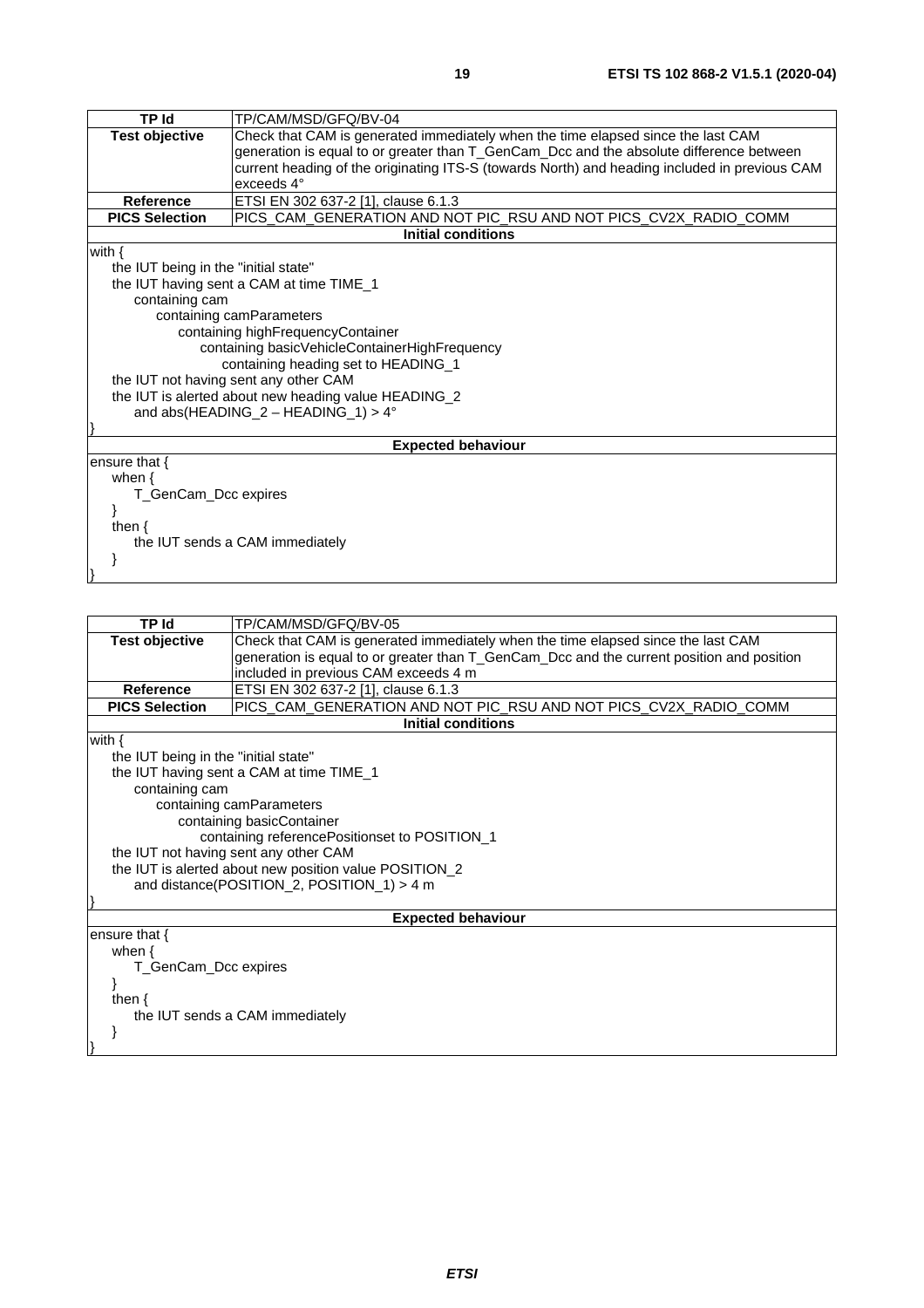|                                                                                                           | <b>TP Id</b><br>TP/CAM/MSD/GFQ/BV-06                                                    |  |  |
|-----------------------------------------------------------------------------------------------------------|-----------------------------------------------------------------------------------------|--|--|
| <b>Test objective</b><br>Check that CAM is generated immediately when the time elapsed since the last CAM |                                                                                         |  |  |
|                                                                                                           | generation is equal to or greater than T_GenCam_Dcc and the absolute difference between |  |  |
| current speed and speed included in previous CAM exceeds 0,5 m/s                                          |                                                                                         |  |  |
| <b>Reference</b>                                                                                          | ETSI EN 302 637-2 [1], clause 6.1.3                                                     |  |  |
| <b>PICS Selection</b><br>PICS_CAM_GENERATION AND NOT PIC_RSU AND NOT PICS_CV2X_RADIO_COMM                 |                                                                                         |  |  |
|                                                                                                           | <b>Initial conditions</b>                                                               |  |  |
| with $\{$                                                                                                 |                                                                                         |  |  |
| the IUT being in the "initial state"                                                                      |                                                                                         |  |  |
|                                                                                                           | the IUT having sent a CAM at time TIME_1                                                |  |  |
| containing cam                                                                                            |                                                                                         |  |  |
|                                                                                                           | containing camParameters                                                                |  |  |
|                                                                                                           | containing highFrequencyContainer                                                       |  |  |
|                                                                                                           | containing basicVehicleContainerHighFrequency                                           |  |  |
|                                                                                                           | containing speed set to SPEED_1                                                         |  |  |
| the IUT not having sent any other CAM                                                                     |                                                                                         |  |  |
|                                                                                                           | the IUT is alerted about new speed value SPEED_2                                        |  |  |
| and abs(SPEED_2 - SPEED_1) > $0,5$ m/s                                                                    |                                                                                         |  |  |
|                                                                                                           |                                                                                         |  |  |
|                                                                                                           | <b>Expected behaviour</b>                                                               |  |  |
| ensure that $\{$                                                                                          |                                                                                         |  |  |
| when $\{$                                                                                                 |                                                                                         |  |  |
| T_GenCam_Dcc expires                                                                                      |                                                                                         |  |  |
|                                                                                                           |                                                                                         |  |  |
| then $\{$                                                                                                 |                                                                                         |  |  |
| the IUT sends a CAM immediately                                                                           |                                                                                         |  |  |
|                                                                                                           |                                                                                         |  |  |
|                                                                                                           |                                                                                         |  |  |

| TP Id                                                                                     | TP/CAM/MSD/GFQ/TI-07                                                             |  |  |
|-------------------------------------------------------------------------------------------|----------------------------------------------------------------------------------|--|--|
| <b>Test objective</b>                                                                     | Check that CAM is generated immediately when the time elapsed since the last CAM |  |  |
| generation is equal to or greater than T_GenCam and equal to or greater than T_GenCam_Dcc |                                                                                  |  |  |
| <b>Reference</b>                                                                          | ETSI EN 302 637-2 [1], clause 6.1.3                                              |  |  |
| <b>PICS Selection</b>                                                                     | PICS_CAM_GENERATION AND NOT PIC_RSU AND NOT PICS_CV2X_RADIO_COMM                 |  |  |
|                                                                                           | <b>Initial conditions</b>                                                        |  |  |
| with {                                                                                    |                                                                                  |  |  |
| the IUT being in the "initial state"                                                      |                                                                                  |  |  |
| the IUT having sent a CAM                                                                 |                                                                                  |  |  |
|                                                                                           |                                                                                  |  |  |
|                                                                                           | <b>Expected behaviour</b>                                                        |  |  |
| ensure that {                                                                             |                                                                                  |  |  |
| when $\{$                                                                                 |                                                                                  |  |  |
| T GenCam expires                                                                          |                                                                                  |  |  |
| and T GenCam Dcc expires                                                                  |                                                                                  |  |  |
|                                                                                           |                                                                                  |  |  |
| then $\{$                                                                                 |                                                                                  |  |  |
| the IUT sends another CAM                                                                 |                                                                                  |  |  |
|                                                                                           |                                                                                  |  |  |
|                                                                                           |                                                                                  |  |  |
|                                                                                           |                                                                                  |  |  |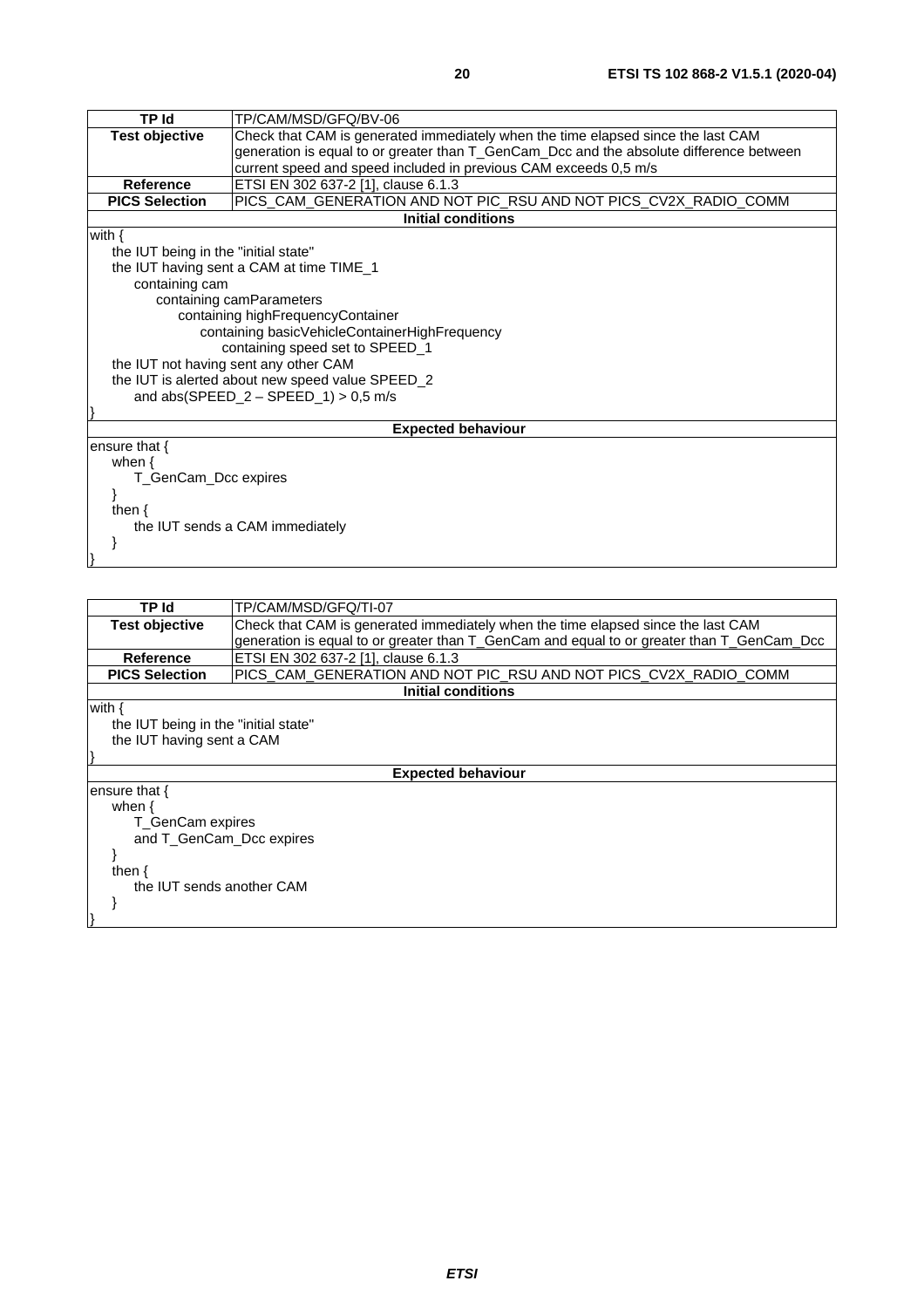<span id="page-20-0"></span>

| <b>TP Id</b><br>TP/CAM/MSD/GFQ/TI-08<br>Check that maximum CAM generation frequency for RSU ITS-S is 1 Hz<br><b>Test objective</b><br>Reference<br>ETSI EN 302 637-2 [1], clause 6.1.4<br>PICS_CAM_GENERATION AND PICS_RSU<br><b>PICS Selection</b><br><b>Initial conditions</b><br>the IUT being in the "initial state"<br><b>Expected behaviour</b><br>when $\{$<br><b>IUT</b> sends a CAM<br>then $\{$<br>the IUT does not send another CAM before 1 s |               |  |  |  |  |
|-----------------------------------------------------------------------------------------------------------------------------------------------------------------------------------------------------------------------------------------------------------------------------------------------------------------------------------------------------------------------------------------------------------------------------------------------------------|---------------|--|--|--|--|
|                                                                                                                                                                                                                                                                                                                                                                                                                                                           |               |  |  |  |  |
|                                                                                                                                                                                                                                                                                                                                                                                                                                                           |               |  |  |  |  |
|                                                                                                                                                                                                                                                                                                                                                                                                                                                           |               |  |  |  |  |
|                                                                                                                                                                                                                                                                                                                                                                                                                                                           |               |  |  |  |  |
|                                                                                                                                                                                                                                                                                                                                                                                                                                                           |               |  |  |  |  |
|                                                                                                                                                                                                                                                                                                                                                                                                                                                           | with {        |  |  |  |  |
|                                                                                                                                                                                                                                                                                                                                                                                                                                                           |               |  |  |  |  |
|                                                                                                                                                                                                                                                                                                                                                                                                                                                           |               |  |  |  |  |
|                                                                                                                                                                                                                                                                                                                                                                                                                                                           |               |  |  |  |  |
|                                                                                                                                                                                                                                                                                                                                                                                                                                                           | ensure that { |  |  |  |  |
|                                                                                                                                                                                                                                                                                                                                                                                                                                                           |               |  |  |  |  |
|                                                                                                                                                                                                                                                                                                                                                                                                                                                           |               |  |  |  |  |
|                                                                                                                                                                                                                                                                                                                                                                                                                                                           |               |  |  |  |  |
|                                                                                                                                                                                                                                                                                                                                                                                                                                                           |               |  |  |  |  |
|                                                                                                                                                                                                                                                                                                                                                                                                                                                           |               |  |  |  |  |
|                                                                                                                                                                                                                                                                                                                                                                                                                                                           |               |  |  |  |  |
|                                                                                                                                                                                                                                                                                                                                                                                                                                                           |               |  |  |  |  |

### 5.2.1.4 Lower-layer parameters

| TP Id                                | TP/CAM/MSD/PAR/BV-01                                |  |  |  |
|--------------------------------------|-----------------------------------------------------|--|--|--|
| <b>Test objective</b>                | Check that CAM is encapsulated in BTP type B packet |  |  |  |
| <b>Reference</b>                     | ETSI EN 302 637-2 [1], clause 5.3.4.1               |  |  |  |
| <b>PICS Selection</b>                | PICS_CAM_GENERATION AND NOT PICS_IS_IUT_SECURED     |  |  |  |
|                                      | Initial conditions                                  |  |  |  |
| with .                               |                                                     |  |  |  |
| the IUT being in the "initial state" |                                                     |  |  |  |
|                                      |                                                     |  |  |  |
|                                      | <b>Expected behaviour</b>                           |  |  |  |
| ensure that {                        |                                                     |  |  |  |
| when $\{$                            |                                                     |  |  |  |
|                                      | a CAM is generated                                  |  |  |  |
|                                      |                                                     |  |  |  |
| then $\{$                            |                                                     |  |  |  |
| the IUT sends a CAM                  |                                                     |  |  |  |
| encapsulated in a BTP-B packet       |                                                     |  |  |  |
|                                      |                                                     |  |  |  |
|                                      |                                                     |  |  |  |

| TP Id                                | TP/CAM/MSD/PAR/BV-02                            |  |  |
|--------------------------------------|-------------------------------------------------|--|--|
| <b>Test objective</b>                | Check that CAM is encapsulated in SHB packet    |  |  |
| <b>Reference</b>                     | ETSI EN 302 637-2 [1], clause 5.3.4.1           |  |  |
| <b>PICS Selection</b>                | PICS_CAM_GENERATION AND NOT PICS_IS_IUT_SECURED |  |  |
|                                      | <b>Initial conditions</b>                       |  |  |
| with {                               |                                                 |  |  |
| the IUT being in the "initial state" |                                                 |  |  |
|                                      |                                                 |  |  |
|                                      | <b>Expected behaviour</b>                       |  |  |
| ensure that {                        |                                                 |  |  |
| when {                               |                                                 |  |  |
|                                      | a CAM is generated                              |  |  |
|                                      |                                                 |  |  |
| then $\{$                            |                                                 |  |  |
| the IUT sends a CAM                  |                                                 |  |  |
| encapsulated in a SHB packet         |                                                 |  |  |
|                                      |                                                 |  |  |
|                                      |                                                 |  |  |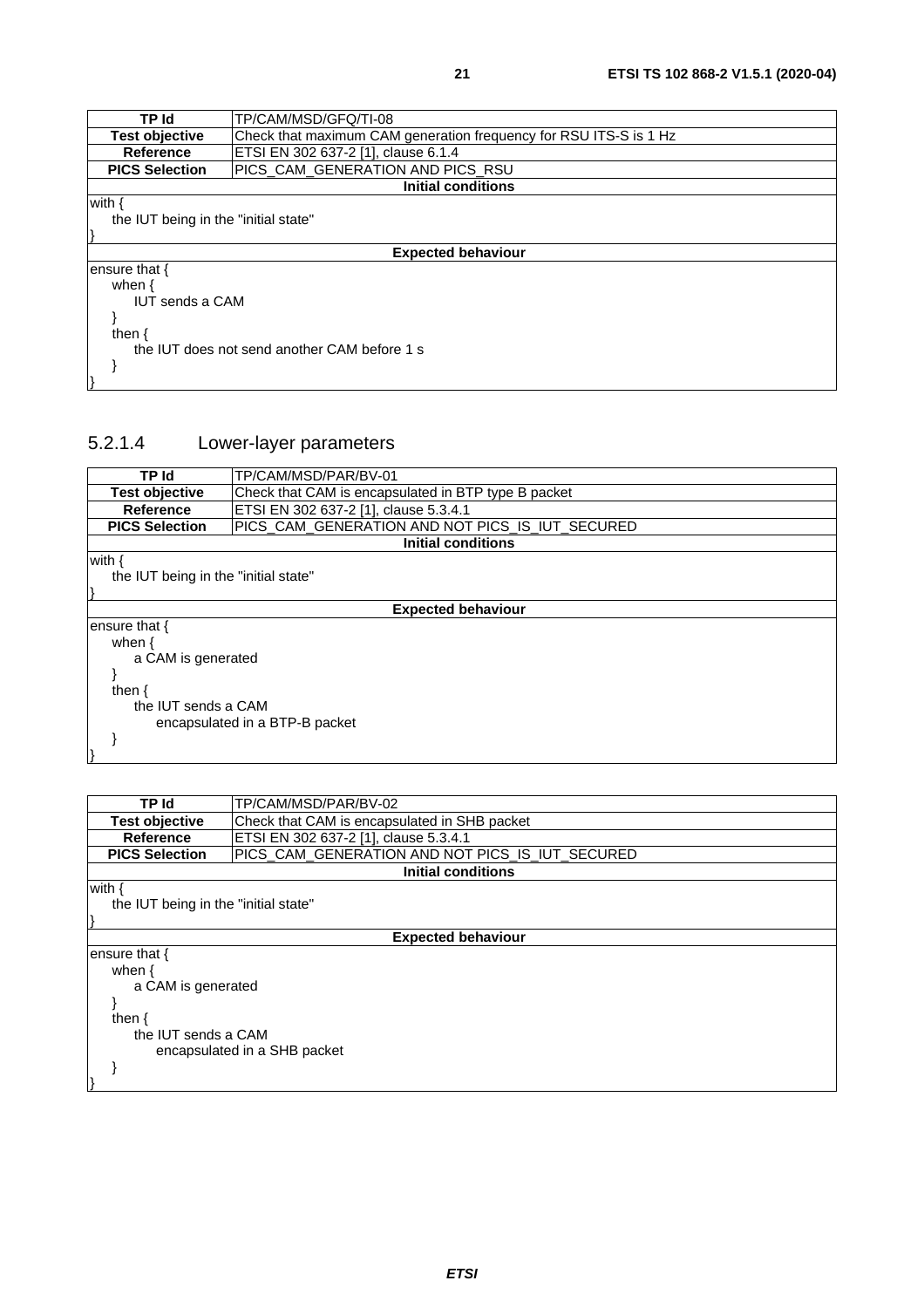| TP Id                                | TP/CAM/MSD/PAR/BV-03                                                    |  |  |  |
|--------------------------------------|-------------------------------------------------------------------------|--|--|--|
| <b>Test objective</b>                | Check that CAM is encapsulated in GN packet with lifetime less than 1 s |  |  |  |
| Reference                            | ETSI EN 302 637-2 [1], clause 5.3.4.1                                   |  |  |  |
| <b>PICS Selection</b>                | PICS_CAM_GENERATION AND NOT PICS_IS_IUT_SECURED                         |  |  |  |
|                                      | <b>Initial conditions</b>                                               |  |  |  |
| with {                               |                                                                         |  |  |  |
| the IUT being in the "initial state" |                                                                         |  |  |  |
|                                      |                                                                         |  |  |  |
|                                      | <b>Expected behaviour</b>                                               |  |  |  |
| ensure that {                        |                                                                         |  |  |  |
| when $\{$                            |                                                                         |  |  |  |
| a CAM is generated                   |                                                                         |  |  |  |
|                                      |                                                                         |  |  |  |
| then $\{$                            |                                                                         |  |  |  |
| the IUT sends a CAM                  |                                                                         |  |  |  |
|                                      | encapsulated in a GN packet                                             |  |  |  |
|                                      | containing Basic Header                                                 |  |  |  |
|                                      | containing Lifetime field                                               |  |  |  |
| indicating value less than 1 s       |                                                                         |  |  |  |
|                                      |                                                                         |  |  |  |
|                                      |                                                                         |  |  |  |
|                                      |                                                                         |  |  |  |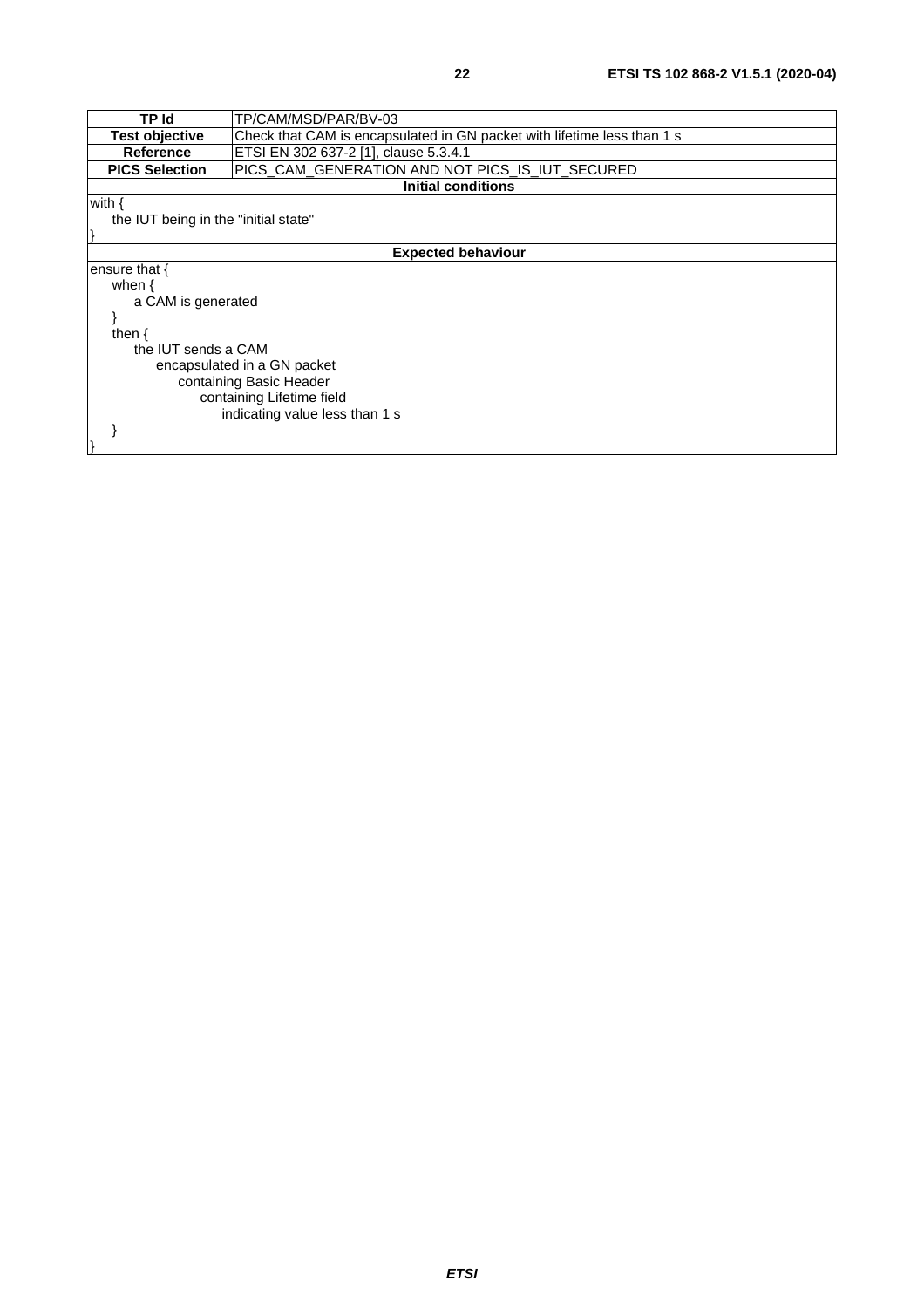|                       | <b>TP Id</b>                                     | TP/CAM/MSD/SSP/BO-01-X                                                               |                                               |                                                                                                 |  |
|-----------------------|--------------------------------------------------|--------------------------------------------------------------------------------------|-----------------------------------------------|-------------------------------------------------------------------------------------------------|--|
| <b>Test objective</b> |                                                  |                                                                                      |                                               | Check that the IUT does not send a CAM when its content is not permitted by signing certificate |  |
| <b>Reference</b>      |                                                  | ETSI EN 302 637-2 [1], clause 6.2.2.1; CR#0001 for EN 302 637-2 [1] ("Description of |                                               |                                                                                                 |  |
|                       |                                                  |                                                                                      | LanePosition in the CAM standard") (see note) |                                                                                                 |  |
|                       | <b>PICS Selection</b>                            | PICS_CAM_GENERATION AND PICS_IS_IUT_SECURED AND PICS_X                               |                                               |                                                                                                 |  |
|                       |                                                  |                                                                                      | <b>Initial conditions</b>                     |                                                                                                 |  |
| with $\{$             |                                                  |                                                                                      |                                               |                                                                                                 |  |
|                       | the IUT being in the "initial state"             |                                                                                      |                                               |                                                                                                 |  |
|                       |                                                  | the IUT is authorized to sign CAMs with the certificate CERTIFICATE_X                |                                               |                                                                                                 |  |
|                       | containing appPermission item<br>containing psid |                                                                                      |                                               |                                                                                                 |  |
|                       |                                                  | indicating CAM ITS-AID                                                               |                                               |                                                                                                 |  |
|                       | containing bitmapSSP                             |                                                                                      |                                               |                                                                                                 |  |
|                       |                                                  | indicating bit at position SSP_BIT_X set to 0                                        |                                               |                                                                                                 |  |
|                       |                                                  |                                                                                      |                                               |                                                                                                 |  |
|                       |                                                  |                                                                                      | <b>Expected behaviour</b>                     |                                                                                                 |  |
|                       | ensure that {                                    |                                                                                      |                                               |                                                                                                 |  |
|                       | when $\{$                                        |                                                                                      |                                               |                                                                                                 |  |
|                       |                                                  | a CAM with container CONTAINER_X is generated                                        |                                               |                                                                                                 |  |
| ł                     |                                                  |                                                                                      |                                               |                                                                                                 |  |
|                       | then $\{$                                        |                                                                                      |                                               |                                                                                                 |  |
|                       | the IUT does not send this CAM                   |                                                                                      |                                               |                                                                                                 |  |
| }                     |                                                  |                                                                                      |                                               |                                                                                                 |  |
|                       |                                                  |                                                                                      | <b>Variants</b>                               |                                                                                                 |  |
| х                     | PICS_X                                           | <b>CERTIFICATE_X</b>                                                                 | <b>Bit Position</b>                           | <b>CONTAINER_X</b>                                                                              |  |
|                       |                                                  |                                                                                      |                                               | CenDsrcTollingZone/                                                                             |  |
| 01                    |                                                  | CERT_IUT_CAM_01                                                                      | 1 (80h 00h)                                   | ProtectedCommunicationZonesRSU                                                                  |  |
| 02                    | PICS_PUBLICTRANS                                 | CERT_IUT_CAM_02                                                                      | 2 (40h 00h)                                   | publicTransport/publicTransportContainer                                                        |  |
| 03                    | PICS_SPECIALTRANS                                | CERT_IUT_CAM_03                                                                      | 3 (20h 00h)                                   | specialTransport/specialTransportContainer                                                      |  |
| 04                    | PICS DANGEROUSGO<br><b>ODS</b>                   | CERT_IUT_CAM_04                                                                      | 4 (10h 00h)                                   | dangerousGoods/dangerousGoodsContainer                                                          |  |
| 05                    | PICS ROADWORKS                                   | CERT_IUT_CAM_05                                                                      | 5(08h00h)                                     | roadwork/roadWorksContainerBasic                                                                |  |
| 06                    | PICS_RESCUE                                      | CERT_IUT_CAM_06                                                                      | 6 (04h 00h)                                   | rescue/rescueContainer                                                                          |  |
| 07                    | PICS_EMERGENCY                                   | CERT_IUT_CAM_07                                                                      | 7 (02h 00h)                                   | emergency/emergencyContainer                                                                    |  |
| 08                    | PICS_SAFETYCAR                                   | CERT_IUT_CAM_08                                                                      | 8 (01h 00h)                                   | safetyCar/safetyCarContainer                                                                    |  |
| 09                    | PICS_ROADWORKS<br>and PICS_RSU                   | CERT_IUT_CAM_09                                                                      | 9 (00h 80h)                                   | closedLanes/RoadworksContainerBasic                                                             |  |
| 10                    | PICS_EMERGENCY                                   | CERT_IUT_CAM_10                                                                      | 10 (00h 40h)                                  | requestForRightOfWay/EmergencyContainer:<br><b>EmergencyPriority</b>                            |  |
|                       |                                                  |                                                                                      |                                               | requestForFreeCrossingAtATrafficLight/Emer                                                      |  |
| 11                    | PICS_EMERGENCY                                   | CERT_IUT_CAM_11                                                                      | 11 (00h 20h)                                  | gencyContainer: EmergencyPriority                                                               |  |
| 12                    | PICS_SAFETYCAR                                   | CERT_IUT_CAM_12                                                                      | 12 (00h 10h)                                  | noPassing/SafetyCarContainer: TrafficRule                                                       |  |
| 13                    | PICS_SAFETYCAR                                   | CERT_IUT_CAM_13                                                                      | 13 (00h 08h)                                  | noPassingForTrucks/SafetyCarContainer:<br><b>TrafficRule</b>                                    |  |
| 14                    | PICS_SAFETYCAR                                   | CERT_IUT_CAM_14                                                                      | 14 (00h 04h)                                  | speedLimit/SafetyCarContainer                                                                   |  |
| NOTE:                 |                                                  |                                                                                      |                                               | Available at https://docbox.etsi.org/ITS/Open/CRs/CR%20EN%20302%20637-2%230001.docx.            |  |

### <span id="page-22-0"></span>5.2.1.5 Service specific permissions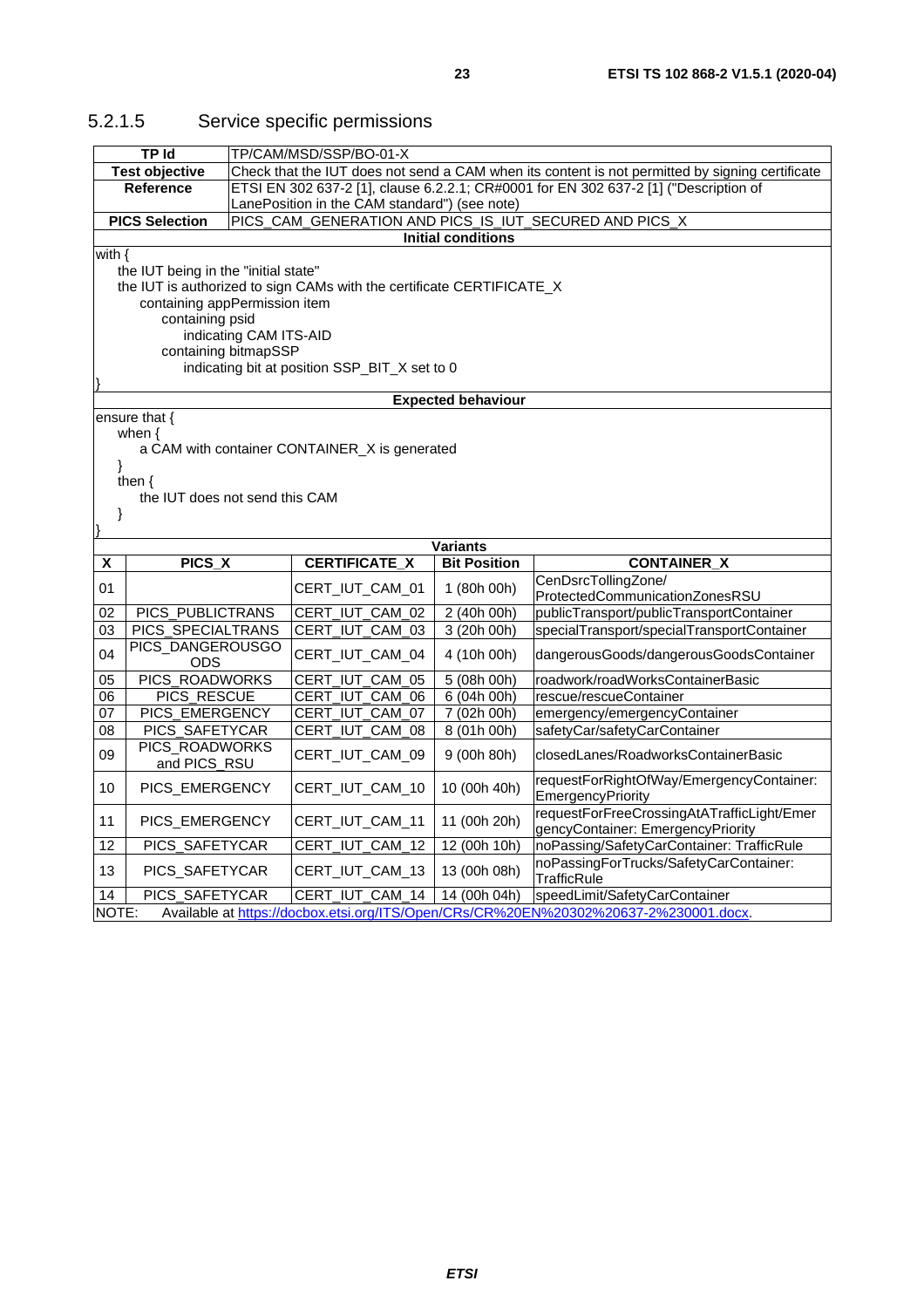### <span id="page-23-0"></span>5.2.2 Message processing

| TP Id                                                    | TP/CAM/MSP/BV-01                                                                       |  |  |  |
|----------------------------------------------------------|----------------------------------------------------------------------------------------|--|--|--|
| <b>Test objective</b>                                    | Check that content of received CAM is transmitted to applications and other facilities |  |  |  |
| Reference                                                | ETSI EN 302 637-2 [1], clause 4.4                                                      |  |  |  |
| <b>PICS Selection</b>                                    | PICS CAM RECEPTION                                                                     |  |  |  |
|                                                          | <b>Initial conditions</b>                                                              |  |  |  |
| with {                                                   |                                                                                        |  |  |  |
| the IUT being in the "initial state"                     |                                                                                        |  |  |  |
|                                                          |                                                                                        |  |  |  |
|                                                          | <b>Expected behaviour</b>                                                              |  |  |  |
| ensure that $\{$                                         |                                                                                        |  |  |  |
| when $\{$                                                |                                                                                        |  |  |  |
|                                                          | the IUT receives a valid CAM                                                           |  |  |  |
|                                                          |                                                                                        |  |  |  |
| then $\{$                                                |                                                                                        |  |  |  |
| the IUT forwards the CAM content to upper layers         |                                                                                        |  |  |  |
| and the IUT forwards the CAM content to other facilities |                                                                                        |  |  |  |
|                                                          |                                                                                        |  |  |  |
|                                                          |                                                                                        |  |  |  |

| <b>TP Id</b>                                                 | TP/CAM/MSP/SSP/BV-02                                                                 |  |  |  |
|--------------------------------------------------------------|--------------------------------------------------------------------------------------|--|--|--|
| Test objective                                               | Check that IUT discards CAM if CAM messages are not permitted in signing certificate |  |  |  |
| <b>Reference</b><br>ETSI EN 302 637-2 [1], clause 6.2.2.1    |                                                                                      |  |  |  |
| <b>PICS Selection</b>                                        | PICS_CAM_RECEPTION AND PICS_IS_IUT_SECURED                                           |  |  |  |
|                                                              | <b>Initial conditions</b>                                                            |  |  |  |
| with $\{$                                                    |                                                                                      |  |  |  |
| the IUT being in the "initial state"                         |                                                                                      |  |  |  |
|                                                              |                                                                                      |  |  |  |
|                                                              | <b>Expected behaviour</b>                                                            |  |  |  |
| ensure that {                                                |                                                                                      |  |  |  |
| when $\{$                                                    |                                                                                      |  |  |  |
|                                                              | the IUT receives a secured CAM                                                       |  |  |  |
|                                                              | containing signing certificate                                                       |  |  |  |
|                                                              | not containing appPermission item                                                    |  |  |  |
|                                                              | containing psid                                                                      |  |  |  |
|                                                              | indicating CAM ITS-AID                                                               |  |  |  |
|                                                              |                                                                                      |  |  |  |
| then $\{$                                                    |                                                                                      |  |  |  |
| the IUT discards the CAM                                     |                                                                                      |  |  |  |
| and the IUT does not forward the CAM content to upper layers |                                                                                      |  |  |  |
|                                                              | and the IUT does not forward the CAM content to other facilities                     |  |  |  |
|                                                              |                                                                                      |  |  |  |
|                                                              |                                                                                      |  |  |  |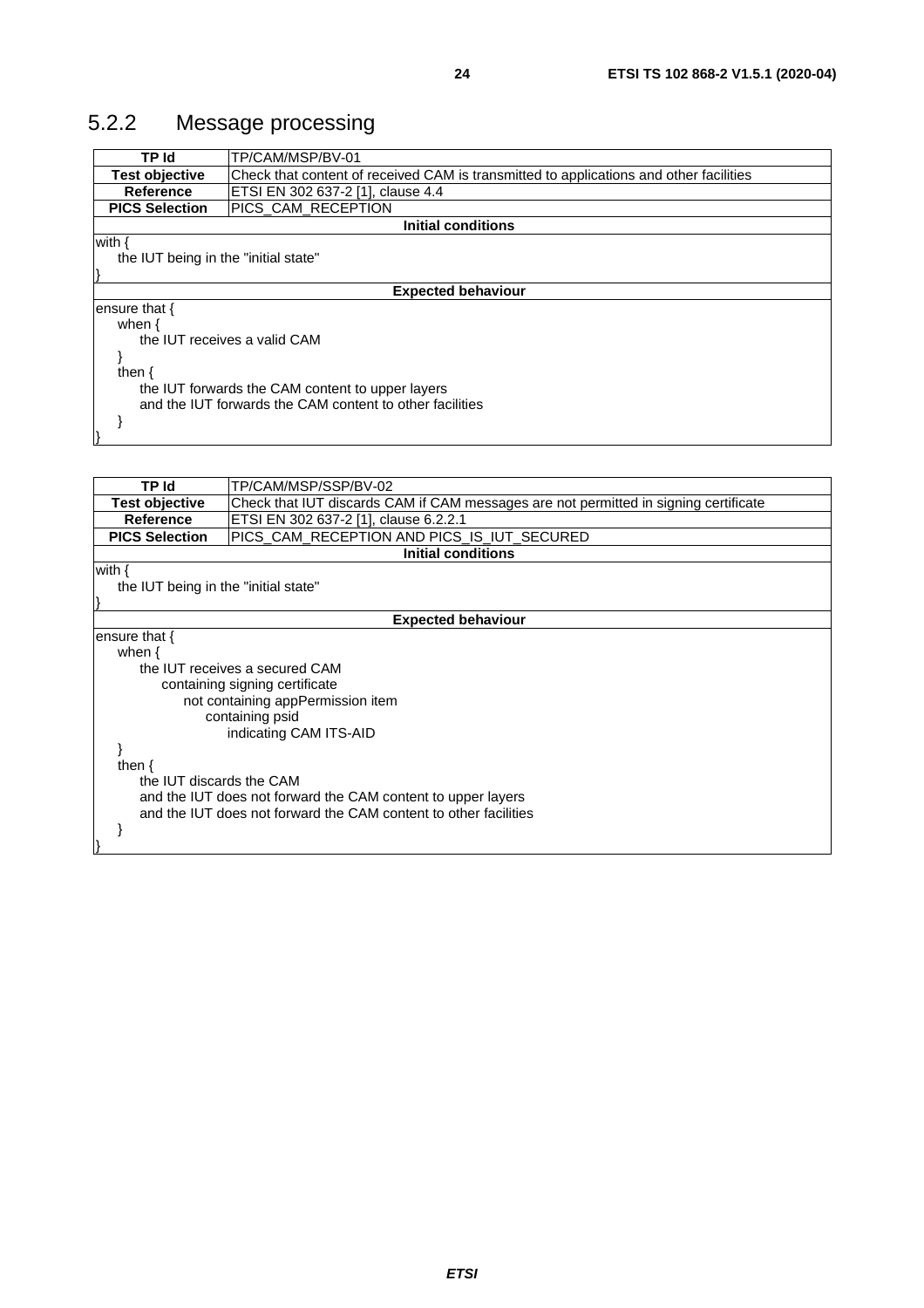|                       | <b>TP Id</b><br>TP/CAM/MSP/SSP/BV-02-X |                                      |                                                                                                |
|-----------------------|----------------------------------------|--------------------------------------|------------------------------------------------------------------------------------------------|
| <b>Test objective</b> |                                        |                                      | Check that IUT discards CAM if SSP value of the signing certificate is not consistent with the |
|                       |                                        |                                      | provided containers                                                                            |
| <b>Reference</b>      |                                        |                                      | ETSI EN 302 637-2 [1], clause 6.2.2.1; CR#0001 for EN 302 637-2 [1] ("Description of           |
|                       |                                        |                                      | LanePosition in the CAM standard") (see note)                                                  |
|                       | <b>PICS Selection</b>                  |                                      | PICS CAM RECEPTION AND PICS IS IUT SECURED                                                     |
|                       |                                        |                                      | <b>Initial conditions</b>                                                                      |
| with $\{$             |                                        |                                      |                                                                                                |
|                       |                                        | the IUT being in the "initial state" |                                                                                                |
|                       |                                        |                                      |                                                                                                |
|                       |                                        |                                      | <b>Expected behaviour</b>                                                                      |
|                       | ensure that {                          |                                      |                                                                                                |
|                       | when $\{$                              |                                      |                                                                                                |
|                       |                                        | the IUT receives a secured CAM       |                                                                                                |
|                       |                                        |                                      | containing container CONTAINER_X                                                               |
|                       |                                        | containing signing certificate       |                                                                                                |
|                       |                                        | containing appPermission item        |                                                                                                |
|                       |                                        | containing psid                      |                                                                                                |
|                       |                                        |                                      | indicating CAM ITS-AID                                                                         |
|                       |                                        | containing bitmapSSP                 |                                                                                                |
|                       |                                        |                                      | not indicating SSP_BIT_X                                                                       |
| }                     |                                        |                                      |                                                                                                |
|                       | then $\{$                              |                                      |                                                                                                |
|                       |                                        | the IUT discards the CAM             |                                                                                                |
|                       |                                        |                                      | and the IUT does not forward the CAM content to upper layers                                   |
|                       |                                        |                                      | and the IUT does not forward the CAM content to other facilities                               |
| }                     |                                        |                                      |                                                                                                |
|                       |                                        |                                      |                                                                                                |
|                       |                                        | SSP_BIT_X                            | <b>Variants</b>                                                                                |
| X                     | Octet                                  | <b>Bit Position</b>                  | <b>CONTAINER_X</b>                                                                             |
| 01                    | 1                                      |                                      | CenDsrcTollingZone/ProtectedCommunicationZonesRSU                                              |
| 02                    | 1                                      | 0(80h)<br>1(40h)                     | publicTransport/publicTransportContainer                                                       |
| 03                    | 1                                      | 2(20h)                               | specialTransport/specialTransportContainer                                                     |
| 04                    | 1                                      | 3(10h)                               | dangerousGoods/dangerousGoodsContainer                                                         |
| 05                    | 1                                      | 4 (08h)                              | roadwork/roadWorksContainerBasic                                                               |
| 06                    | 1                                      | 5(04h)                               | rescue/rescueContainer                                                                         |
| 07                    | 1                                      |                                      |                                                                                                |
|                       |                                        | 6(02h)                               | emergency/emergencyContainer                                                                   |
| 08                    | 1<br>$\overline{2}$                    | 7(01h)                               | safetyCar/safetyCarContainer                                                                   |
| 09                    |                                        | 0(80h)                               | closedLanes/RoadworksContainerBasic                                                            |
| 10                    | $\overline{c}$                         | 1(40h)                               | requestForRightOfWay/EmergencyContainer: EmergencyPriority                                     |
| 11                    | $\overline{2}$                         | 2(20h)                               | requestForFreeCrossingAtATrafficLight/EmergencyContainer: EmergencyPriority                    |

12 | 2 | 3 (10h) | noPassing/SafetyCarContainer: TrafficRule

14 | 2 | 5 (04h) | speedLimit/SafetyCarContainer

13 | 2 | 4 (08h) | noPassingForTrucks/SafetyCarContainer: TrafficRule

11 2 2 (20h) requestForFreeCrossingAtATrafficLight/EmergencyContainer: EmergencyPriority

NOTE: Available at<https://docbox.etsi.org/ITS/Open/CRs/CR%20EN%20302%20637-2%230001.docx>.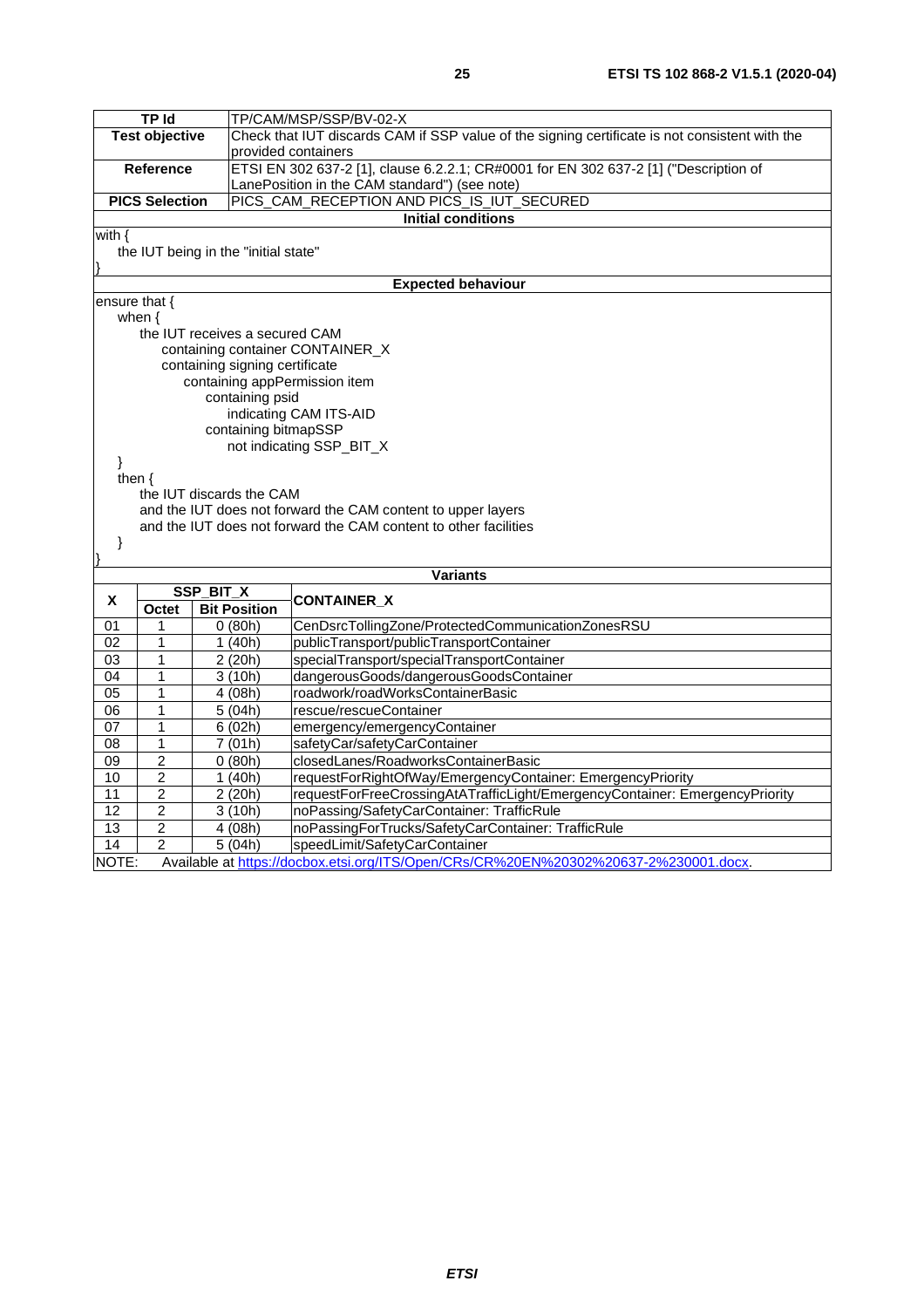## <span id="page-25-0"></span>Annex A (informative): Bibliography

• ETSI TS 102 894-2 (V1.2.1): "Intelligent Transport Systems (ITS); Users and applications requirements; Part 2: Applications and facilities layer common data dictionary".